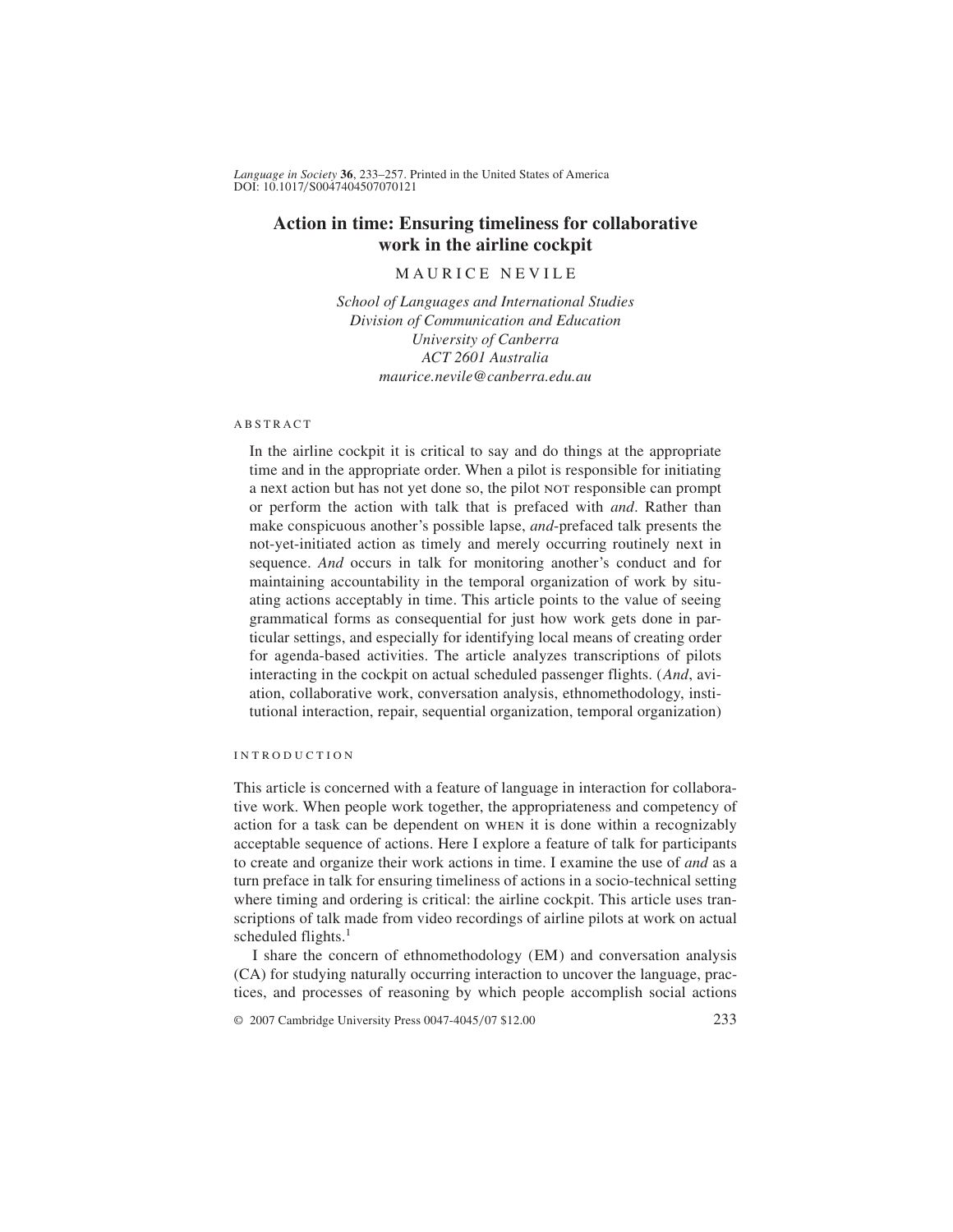and produce the recognizable order of everyday life (Garfinkel 2002, Sacks et al. 1974, Sacks 1992). More specifically, within that tradition this study joins a growing body of research focusing on institutions and workplaces (see Drew & Heritage 1992, Button 1993, McHoul & Rapley 2001, Richards & Seedhouse 2004, Arminen 2005). There are now many studies of professional– client interaction, such as counseling or doctor–patient interaction, calls to emergency or help services, or legal or educational settings. This article joins a comparatively smaller but growing line of research in EM and CA on professional–professional interaction, especially in socio-technical work settings such as oceanographic research (C. Goodwin 1995), a newsroom (Heath & Nicholls 1997), architectural practice (Luff & Heath 1993, Murphy 2005), surgical teams (Mondada 2003), control centers of various kinds (e.g., C. Goodwin 1996, M.Goodwin 1996, Goodwin & Goodwin 1996, Suchman 1997, Heath & Luff 2000, Luff 2002), or the airline cockpit (Nevile 2004a). A recurring point of interest in studies of interaction for collaborative work is how participants coordinate their contributions by monitoring each other's talk and visible nontalk activities and interpreting their potential significance for a jointly developed, extended course of conduct. In various ways, participants monitor one another's actions for what they can reveal about the progress of the work. Another's action, or inaction, can be monitored for its possible implications for one's own possible action, and for the direction work should take. Mutual monitoring is important for accomplishing work, and for participants to hold each other accountable for their respective contributions.

I will focus on the role of talk for monitoring and prompting the timing of actions for collaborative work, as a relatively under-explored area within EM and CA studies of work. While matters of temporality are significant, few studies actually focus on the impact of time for organizing interaction for collaboration (e.g., Lynch et al. 1990[1983]; Ochs & Jacoby 1997; Button & Sharrock 1998; C. Goodwin 1994, 2002).<sup>2</sup> For example, Lynch and colleagues (1990 [1983]:229) show how what to do next and when, in the science laboratory, is visible in scientists' arrangements of objects that are treated as mnemonics, as records of activities-so-far. Charles Goodwin (1994, 2002) analyzes how archaeologists classifying soil color at a field excavation "orient to multiple orders of temporality simultaneously ... [and] ... use resources constructed in the past to build records that will form the basis for action in the future" (2002:19). C. Goodwin (2002:19) describes how "a variety of different frameworks for the organization of time are implicated in even apparently simple actions such as a single utterance," what he refers to as "time in action" (C. Goodwin 2002:19). This article studies how actions for work are distributed in time (Suchman 1997). Participants create and coordinate their task-oriented actions, including talk or nontalk activity, to time and order them appropriately within a larger sequence of task-oriented actions for setting specific goals they are trying to accomplish, and relative to immediate and evolving circumstances. My principal focus is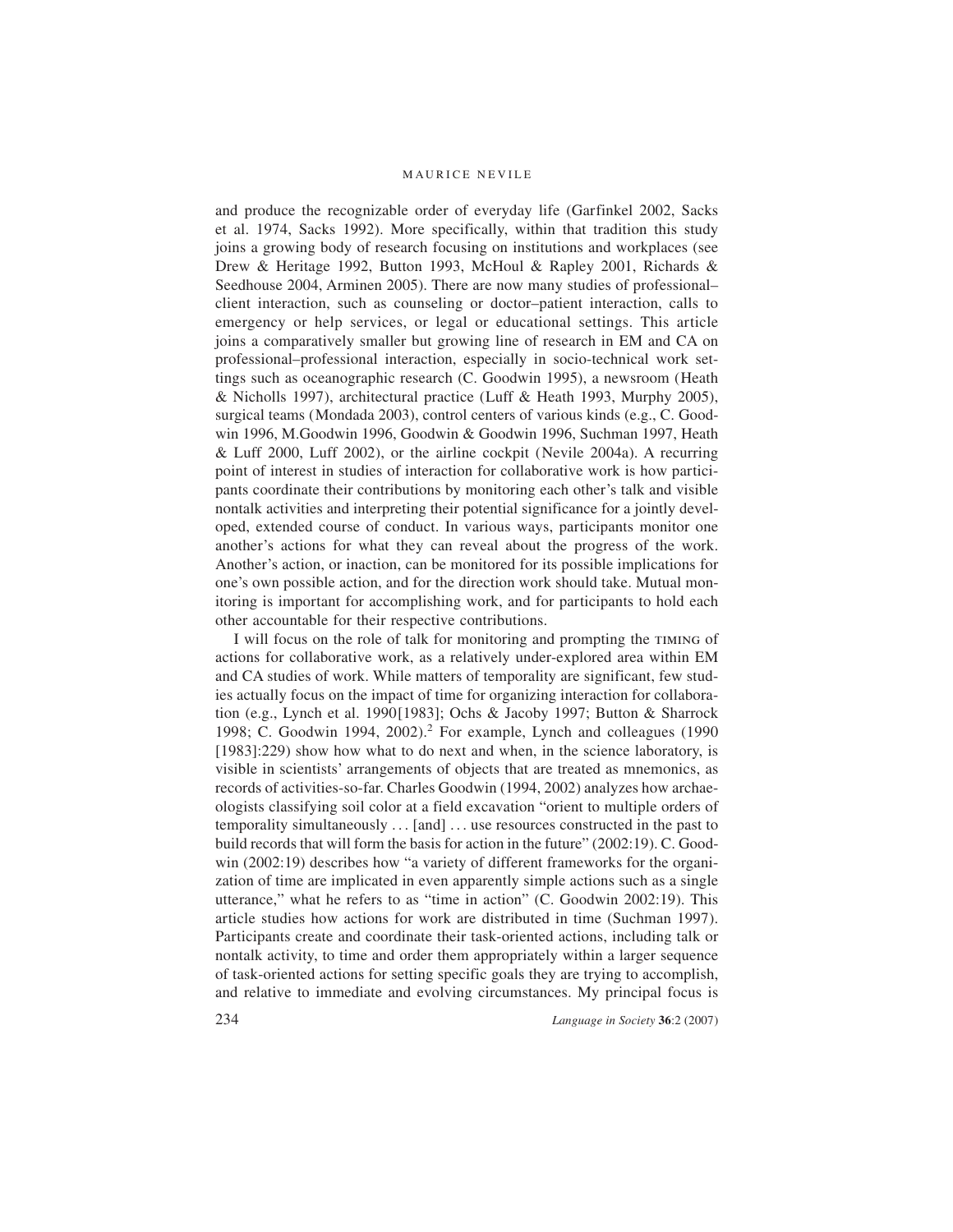actions'timeliness, and it might be worded as the inverse of C. Goodwin's phrase: action in time.3

In the airline cockpit it is critical to say and do things at the appropriate time and in the appropriate sequential order. Particular actions for flight tasks are mostly relevant, and maybe even possible, only when particular other actions have been completed. For pilots' work there is an acceptable professional timeliness, outlined for pilots in formal procedures, manuals, and training. Also, it is considered good professional practice to perform some actions as they become possible, especially during the often busy approach stage of flight, partly because this can help to avoid the prospect of later having to rush actions (Murray 1997).<sup>4</sup> Here I develop a line of research examining what such timeliness and sequential ordering actually looks like in talk, and how it is achieved, recognized, and made accountable in practice (Nevile 2004a, 2004b, 2005a, 2005b, 2006, in press). In short, how do pilots establish, through processes of interaction, what next and when? My specific interest is in what happens at moments when this order and timeliness are understood as potentially vulnerable – when an action is seen as relevant and due now but has not yet been initiated. How do pilots manage such moments and ensure an acceptable flow of talk for actions to perform tasks for their flight?

This article uses naturally occurring data to consider moments when an action is treated as possibly overdue. It examines a feature of talk for maintaining accountability in the temporal organization of collaborative action (Suchman 1997). I consider *and*-prefacing in talk that is evidence of one pilot's monitoring and prompting another pilot's conduct. The talk presents an action as timely, as relevant and due now but not yet initiated by the pilot responsible for doing so. The *and*-prefaced talk is evidence of how pilots themselves treat an action as noticeably and accountably absent.

#### INTERACTION AND GRAMMAR: *AND*-PREFACING

This article adds to research on the linkages between grammar and interaction (e.g., Ochs et al. 1996, Selting & Couper-Kuhlen 2001), where grammar is seen as not limited to the linguistic organization of words, but as "part of a broader range of resources – organizations of practices . . . – which underlie the organization of social life ... [and] the way in which language figures in everyday interaction and cognition" (Schegloff et al. 1996:2). Of particular relevance are several studies that explore the significance of various types of preface for the trajectory and interpretability of turns in naturally occurring talk (e.g., on *oh* see Heritage 1984, 1998, 2002), and how a feature of grammatical organization can be used by one participant to prompt further talk from another – for example, to expand a turn at talk (Lerner 2004, Raymond 2004). Most directly, the article furthers understanding of the meanings and functions of *and* (e.g., van Dijk 1979; Schiffrin 1986, 1987; Heritage & Sorjonen 1994; Sköries 1998; Szymanski 1999).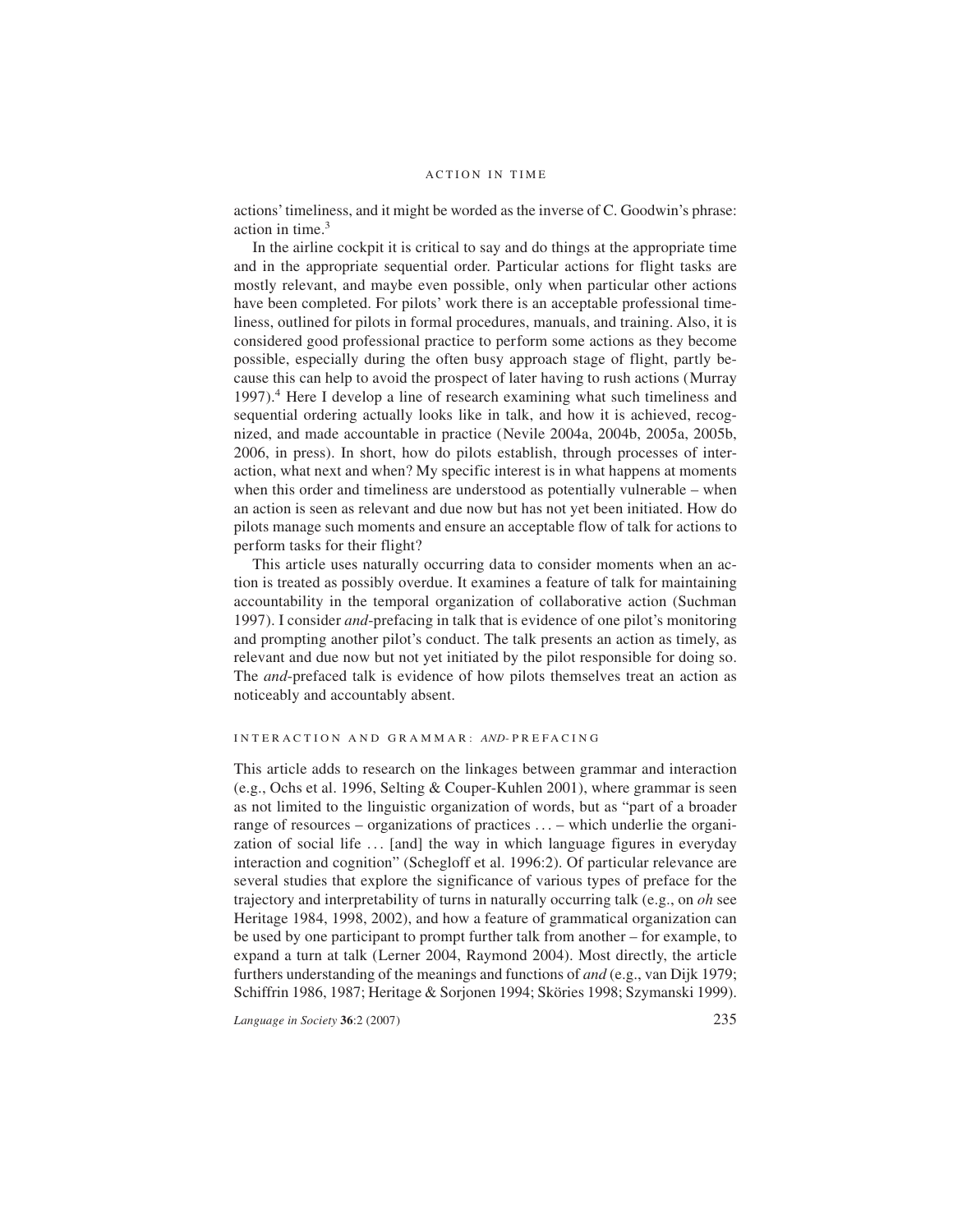One example is the role of *and* for "back-connecting" (or "skip-connecting") to display that a speaker's turn is not to be treated as cohering with an immediately preceding turn, but instead links back to the speaker's own earlier talk (e.g., Sacks 1992 v.2:348–53; Local 2004).<sup>5</sup> In a recent substantial review of studies of *and*, Turk (2004:245– 46) notes that, apart from a few exceptions, previous research has examined sentence-level data removed from actual discourse contexts. One of these exceptions, Heritage & Sorjonen 1994, is especially significant here because it concerns *and* in naturally occurring interaction during work.

Heritage & Sorjonen (1994:1) have argued that *and*-prefacing "is a commonplace feature of interactions in 'institutional' settings . . . where the parties are occupied with a restrictive set of tasks, or address one another as incumbents of particular social roles." By prefacing their talk with *and*, participants can mark their talk as having "a routine or agenda-based character" (Heritage & Sorjonen 1994:1), and can "establish and maintain an orientation to the course-of-action character of their talk across sequences" (5). They considered *and* as a turn preface in nurses' talk to first-time mothers in informal medical encounters. They found that *and*-prefacing is a feature of nurses' question design, allowing questions to be formed as a continuous or coherent group, where this coherence is not one of topic and is maintained across a series of adjacency pair sequences. *And*prefacing therefore allows nurses to achieve "the maintenance of a larger activity" (Heritage & Sorjonen 1994:5).

I have found elsewhere that *and*-prefacing is indeed a feature of interaction in the airline cockpit (Nevile 2006) and is a means for pilots to connect actions and maintain an ongoing sense of their conduct of their flight as a whole. One outcome of the importance of sequential order for pilots' work is that pilots' talk and conduct is mostly formally determined for them through standard operating procedures and is specified in manuals, checklists, and training, as directed by government regulations, aircraft manufacturers' guidelines, and company policies. So most of what pilots do, and how and when they do it, is structured for them in advance as many discrete actions, for which there are scripted wordings that the pilots are required to use. However, while pilots' talk for work is subject to professional constraints, as they talk on real flights pilots vary these scripted wordings in ways that situate them as part of ongoing interaction (Nevile 2001, 2004a, 2004b, 2005a, 2006). These in situ variations do specific interactional work as pilots meet in real time the contingencies of local circumstances. *And*prefacing is one such variation. It makes salient the sequentiality of talk for actions where the official wordings can leave this sequentiality implicit. *And*prefacing presents some new task as connected and relevantly next in a larger macro-sequence of work. A very common occasion for a pilot to preface a turn with *and* is in talk that initiates a task.

In this article I show how pilots can take advantage of the value of *and*prefacing for making sequentiality salient, to accomplish something critical for their work: ensuring timeliness of actions for tasks. I explore instances of *and*-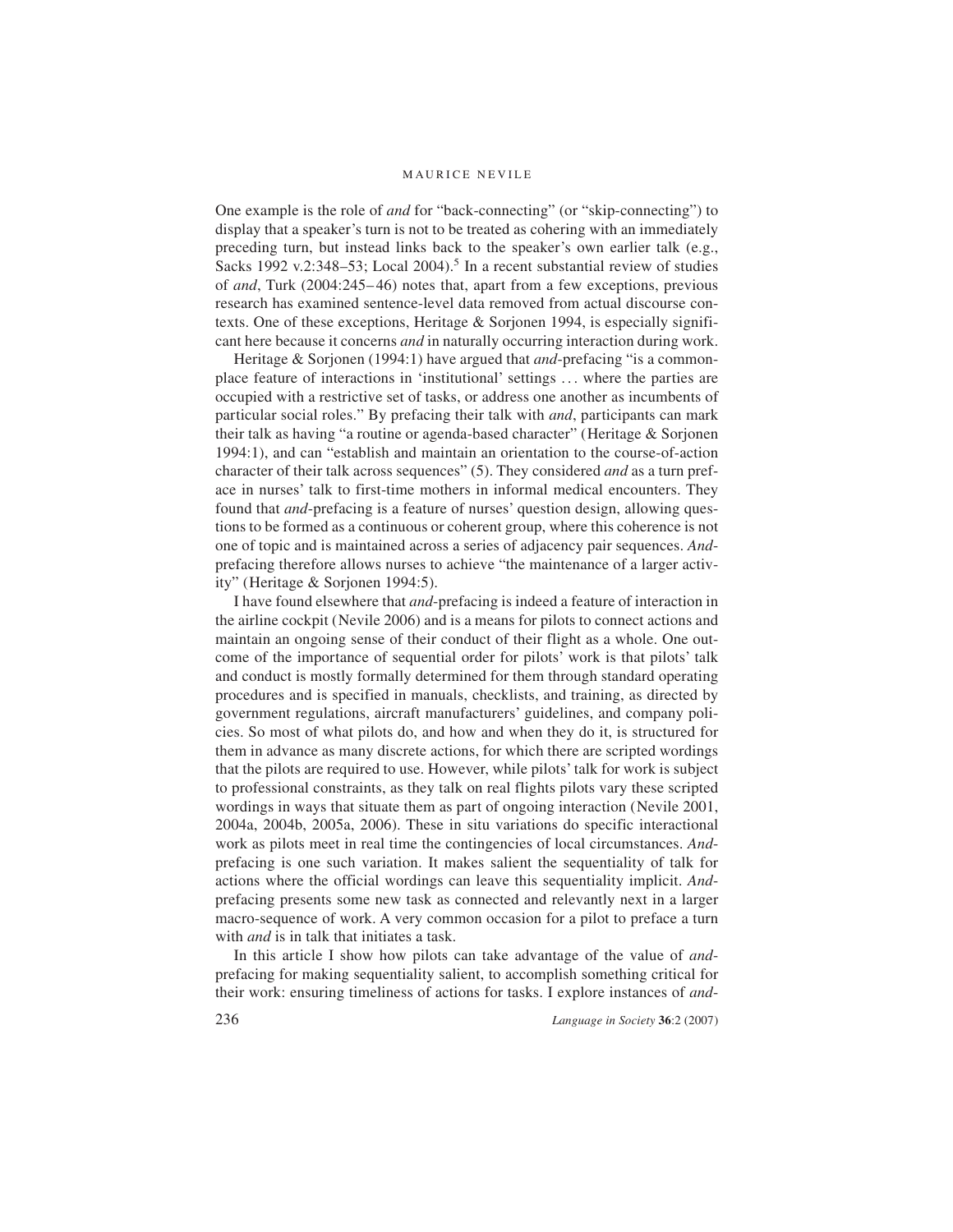prefaced turns that stand out from others considered previously and that differ in four key respects. First, the *and* prefaces a turn that is nor officially scripted. Second, the *and*-preface is produced by the pilot who is NOT responsible for talk to initiate an action. Third, the *and*-preface DOES NOT ITSELF INITIATE AN ACtion, but is responded to with talk that does (with one exception). Fourth, the *and*-preface signals that an action is not yet initiated when it might have been by now. The action is or could soon become overdue. When a pilot is responsible for initiating a next action but has not yet done so, the pilot NOT responsible can prompt or perform the action with talk that is prefaced with *and*. Instead of talk that makes conspicuous a possible lapse (Jacoby & Gonzales 2002), *and*-prefaced talk presents the not-yet-initiated action as timely and merely occurring routinely next in sequence. I will suggest that the *and*-prefaced talk acts as a form of repair – repair not of a trouble-source in some prior or currently emerging talk, but of an action's timeliness in a developing larger sequence of actions that constitutes the pilots' conduct of the flight as a whole.

## COLLECTING AND TRANSCRIBING THE DATA

The transcriptions are of filmed recordings of naturally occurring interaction and were made for a larger project on interaction in the airline cockpit (Nevile 2004a). Data for this article come from cockpit flights I made by arrangement with two Australian airlines to film pilots at work on actual scheduled passenger flights.<sup>6</sup> I made 18 flights in total. Twelve were on the Fokker 50 aircraft, a 40–50-seat twin propeller regional airliner. These flights ranged in duration from 30 minutes to 2.5 hours, but most were between 1 and 1.5 hours. The other six flights were on Boeing 737 aircraft, a twin-engine jet airliner seating approximately 130–140 passengers. These flights lasted a little over an hour. On all flights I sat in the cockpit observer/training seat, or "jumpseat," which is positioned in between and immediately behind the seats of the two pilots. I recorded entire flights, from engine pre-start to shutdown. Recordings captured the pilots' talk to each other, their talk to others outside the cockpit (e.g., air traffic controllers, passengers), the many cockpit alert sounds and automated voice warnings, and external noises (e.g., engines). I transcribed 12 flights in full, and the other six partially as required for targeted analysis. The examples here are for various tasks and come from various flights and crews.

The transcription notation used here is adapted and simplified from a system originally developed by the conversation analyst Gail Jefferson (recent variations can be found in ten Have 1999 or Jefferson 2004). The following transcription conventions are specific to the aviation data and should be noted. First, I use *italics* to represent talk outside the cockpit, typically talk over the radio to or from air traffic controllers. Second, I identify pilots with combinations of C for captain, FO for first officer, PF for pilot-flying, and PNF for pilot-not-flying (these roles are explained below). Third, I use fictitious aircraft call signs and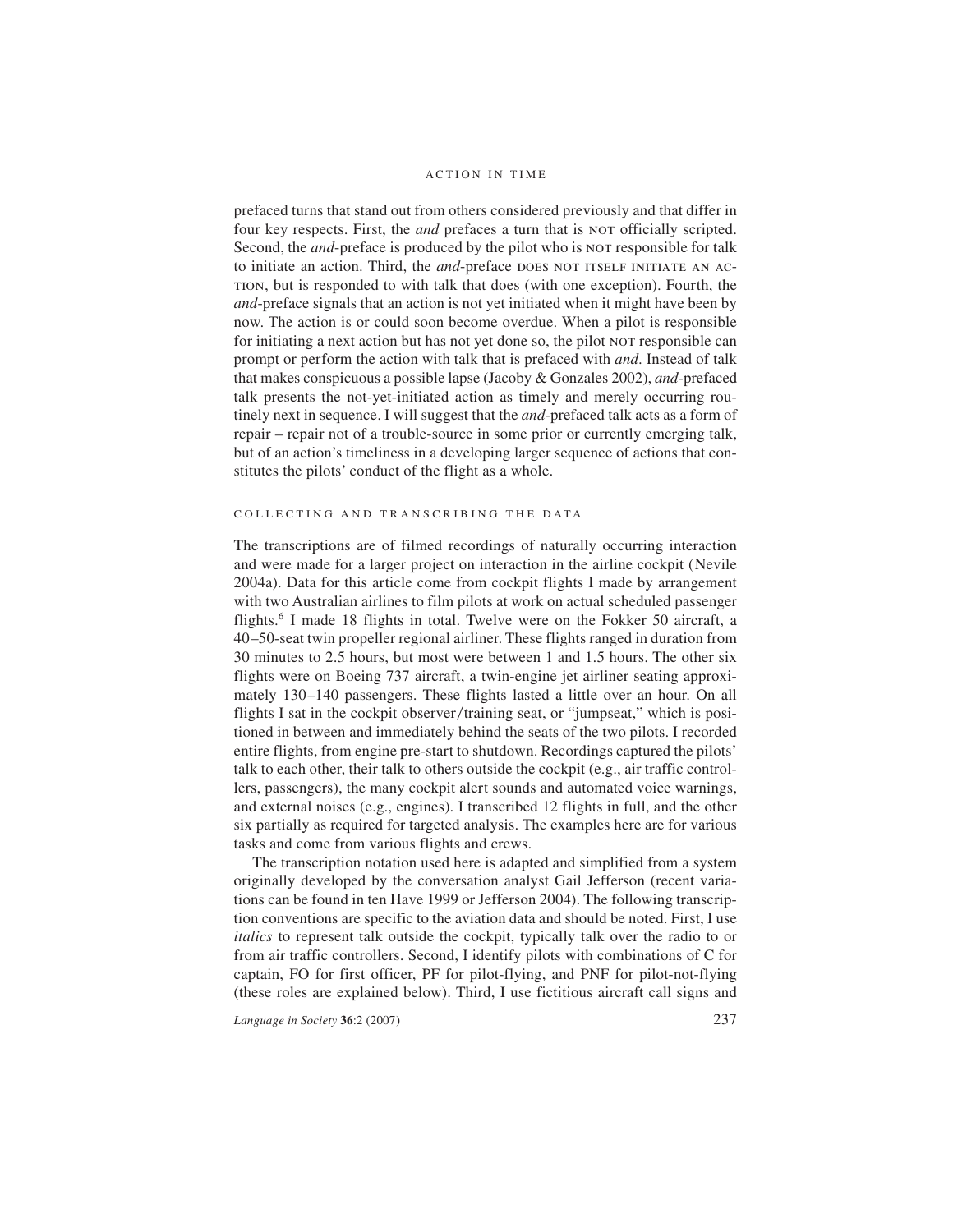generic descriptors such as "Airline One Two," "Destination airport," "City," and "navigation point" to conceal the identity of airlines, flights, and pilots. "Data flight" refers to the flight on which the recording was made.

## UNDERSTAND ING THE DATA

My analyses and claims about the data are informed by my knowledge of the commercial aviation industry and its practices, including crew training and operating procedures, terminology, radio protocol, aircraft types, cockpit instrumentation, and the functioning of aircraft systems, as well as issues of specific interest to the industry concerning safety and pilot performance. I read numerous general texts on aviation and commercial aviation, official accident reports, operations manuals for particular aircraft, and company training materials. Airlines restrict access to some of their texts and materials, and so I am not able to quote from them directly. I read government and industry research reports on flight crew performance, and scholarly research in human factors psychology, particularly aviation human factors. I studied commercially available information videos on various aircraft types, showing pilots at work during scheduled flights and in sessions in full mock-up cockpit simulators. I attended a conference on aviation psychology, and I met with air accident investigators, airline pilots, and human factors research psychologists working with military flight crews. As a consultant to investigators, I have transcribed and analyzed recorded voice data for air accidents (e.g., Nevile & Walker 2005).

It is important to know a little about cockpit roles. On any flight each pilot holds two formal roles. One is associated with professional career status as either a captain, with senior ranking, or first officer. The other role can vary from flight to flight and relates to control of the aircraft. On any flight one pilot acts as pilot-flying (PF) and the other acts as pilot-not-flying (PNF). The PF is in control of the aircraft and is responsible for the routine planning and decisions for the flight. The PNF assists the PF (e.g., is responsible for most talk over the radio). A first officer can act as the PF, but a captain always retains ultimate command and responsibility. I discuss other details of these roles as required when analyzing examples.<sup>7</sup>

The transcription segments are by nature technical and can sometimes be difficult to follow for those unfamiliar with aviation. I cannot explain every detail, so instead I prioritize explanation of what is necessary to highlight the significance of *and*-prefacing for prompting action. For example, I will not discuss any overheard radio talk that the pilots treat as having no impact on their conduct of the flight – that is, it does not influence their talk or activity. I will not explain what is going on during periods of silence, unless this relates to the action in focus. Actually, much of pilots' time is spent sitting still and silently looking forward to monitor instrument panels. Pilots routinely treat silences of many seconds, or even many minutes, as unremarkable (see data segments in Nevile 2004a).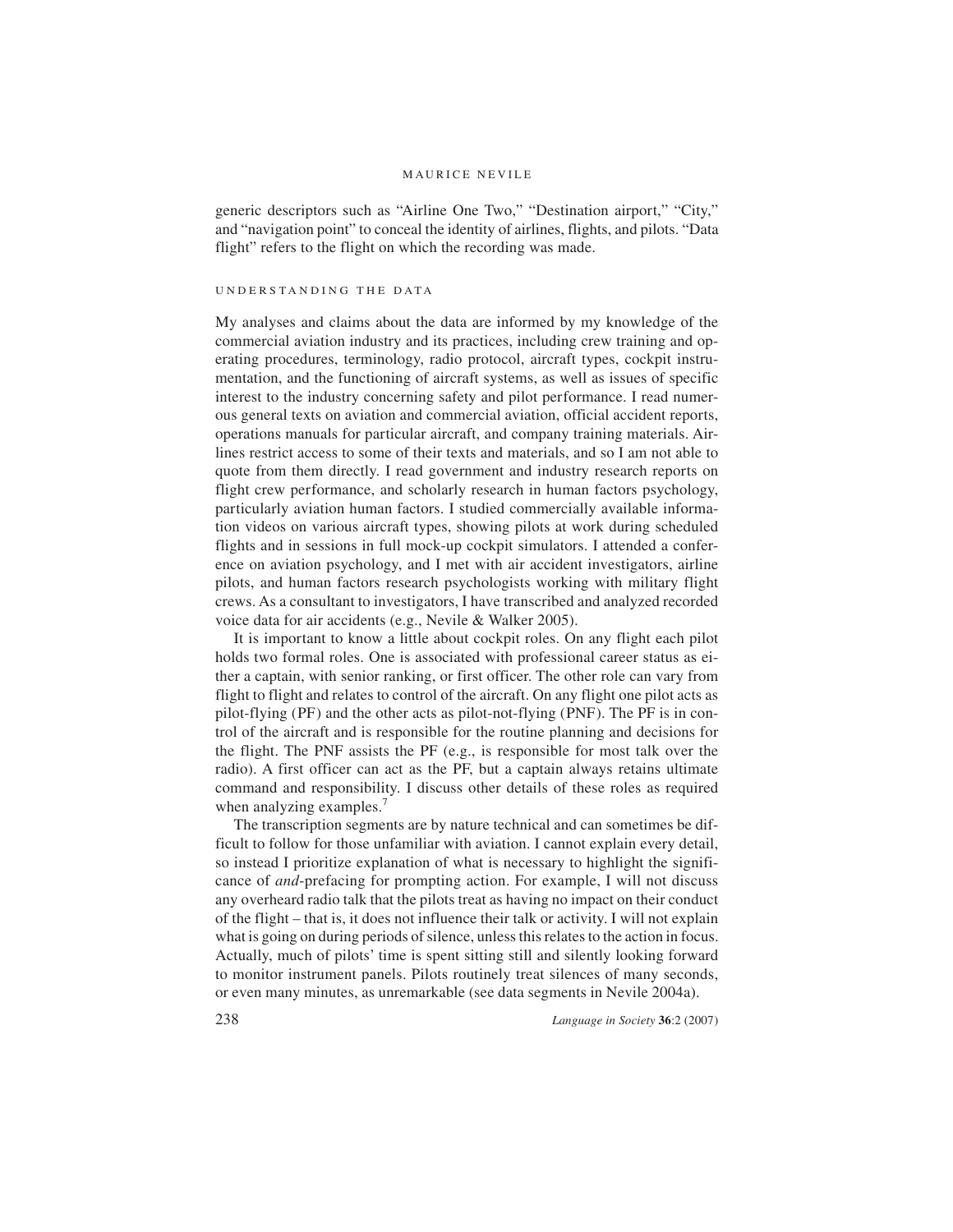# ENSURING TIMELINESS OF ACTIONS

My interest is in how pilots ensure timeliness of actions by using *and*-prefaced talk to bring an action to attention, where that action is timely, due around now, but has not yet been initiated by the pilot responsible for doing so. A pilot presents the action as being relevant and appropriate now. The first four examples show how *and* prefaces a prompt for an action, and then two examples show other possibilities. I will limit my discussion to the placement and role of *and*-prefaces, and so I will make only occasional comments on other details of pilots'turns. Elsewhere I provide extensive analyses of wholetranscription segments (Nevile 2004a, 2004b).

# *Prompting an action*

The action that is initiated as timely might be a required call over the radio to an air traffic controller. The pilot typically responsible for most talk to air traffic controllers is the pilot-not-flying. If the PNF has not yet made a particular call, the pilot-flying can present the call as appropriately timed now by prompting this action. The first two examples show this occurring.

(1) 'and if you could let him know'

| 1              |           |               | (5.1)                                                          |
|----------------|-----------|---------------|----------------------------------------------------------------|
| $\overline{c}$ | FO/PNF:   |               | (a) (a) a thousand to altitude.                                |
| 3              |           |               | (0.4)                                                          |
| $\overline{4}$ | $C/PF$ :  |               | check.                                                         |
| 5              |           |               | (0.5)                                                          |
| 6              |           |               | $((\text{altitude alert buzzer})) =$                           |
| $\tau$         | $C/PF$ :  |               | =alert seven thousand.                                         |
| 8              |           |               | (1.0)                                                          |
| 9              | FO/PNF:   |               | check.                                                         |
| 10             |           |               | (7.4)                                                          |
| 11             | Approach: |               | echo yankee india descend to two thousand five hundred.        |
|                |           |               | {this is overheard radio talk, not concerning the data flight} |
| 12             |           |               | (1.3)                                                          |
| 13             | EYI:      |               | to two thousand five hundred (.) \echo yankee india.           |
|                |           |               | {this is overheard radio talk, not concerning the data flight} |
| 14             |           |               | (1.1)                                                          |
| 15             | $C/PF$ :  |               | okay I'm going to hand [fly] from here.                        |
| 16             |           |               | [((aural alert indicating autopilot is                         |
|                |           |               | disengaged))]                                                  |
| 17             |           |               | (0.5)                                                          |
| 18             | FO/PNF:   |               | check.                                                         |
| 19             |           |               | (4.3)                                                          |
| 20             | $C/PF$ :  | $\rightarrow$ | and (if) you could let him know we're approaching.             |
| 21             |           |               | (1.3)                                                          |
| 22             | FO/PNF:   |               | Airline One Two is approaching seven thousand.                 |
| 23             |           |               | (0.8)                                                          |
| 24             | Approach: |               | Airline One Two descend to five thousand.                      |
| 25             |           |               | (0.9)                                                          |
| 26             | FO/PNF:   |               | five thousand, (.) Airline One Two.                            |
| 27             |           |               | (0.6)                                                          |
| 28             | $C/PF$ :  |               | five thousand is checked.                                      |
| 29             |           |               | (0.4)                                                          |
| 30             | $C/PF$ :  |               | check.                                                         |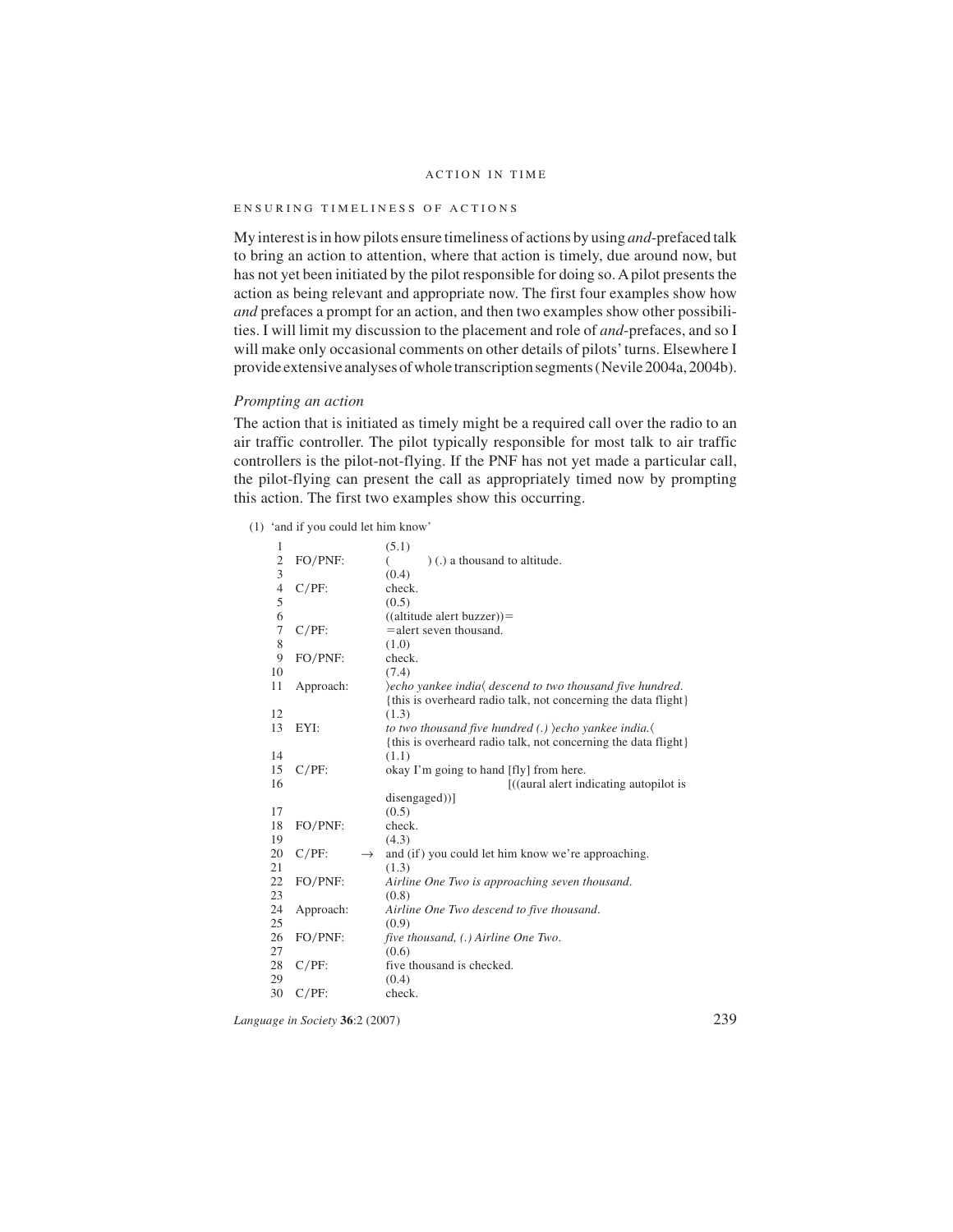Here a flight is on descent, and the segment begins as the  $FO/PNF$  calls to announce that the flight will soon be 1,000 feet from the target altitude (7,000 feet) that they had set with the plane's automated systems (line 2, *a thousand to altitude*). Later in the segment the C/PF *and*-prefaces his prompt of the FO/PNF to inform the approach air traffic controller of the altitude progress: *and (if) you could let him know we're approaching (line 20). The FO/PNF's* call of *a thousand to altitude* (line 2) is acknowledged by the C/PF (line 4), then 0.5 seconds later a buzzer sounds as they descend through this 1,000-toaltitude mark (line 6). The buzzer is acknowledged by both pilots (lines 7–9), many seconds later there is an overheard radio call (lines 11–13), and then the  $C/PF$  disengages the autopilot (lines 15–18). Some 4.3 seconds after this the C/PF asks the FO/PNF to call and inform the controller of their altitude progress.

In general, as pilots descend through a number of progressively lower altitudes assigned to them by air traffic controllers, when possible they can prefer to make a continuous descent, rather than leveling out at any particular altitude before later descending to the next altitude. To achieve this continuous descent they will often call the controller as they approach the current assigned altitude, hoping to receive permission to continue descending to a new altitude, or may even explicitly ask for a new altitude. Making this call is the responsibility of the PNF, on this flight the FO, and it becomes a particularly relevant and timely action once it is clear that the flight is approaching a current assigned altitude. Here the pilots have noted that they are approaching their assigned altitude, and the altitude progress was confirmed by an altitude alert buzzer (there are also alert lights).

However, the FO/PNF has not yet made a call to the controller to seek a new altitude, and it is now over 20 seconds since the pilots' first exchange about the altitude (lines  $2-4$ ). So there is a possibility that if this call is not made, it could become necessary for the pilots to level out. The  $C/PF$  initiates the action by saying *and (if ) you could let him know we're approaching* (line 20), and the FO/PNF then makes the call (lines 22–26). By *and*-prefacing his talk, the C/PF does not explicitly hold the FO/PNF to account for not yet making the call (as a lapse), despite having the opportunity to do so, especially during the silences at lines 10 and 19. That is, the  $C/PF$  does not say directly words that convey "You haven't done X." Instead, the *and*-preface allows the  $C/PF$  to present the call to the controller as just another routine next relevant action, that "you can do X now." The  $C/PF$  presents calling the controller as a sequentially relevant action given the pilots' now established shared understanding that they are approaching an assigned altitude. His talk can draw on their professional knowledge of the implications for their flight and their work together if they actually reach that altitude without first receiving a new one.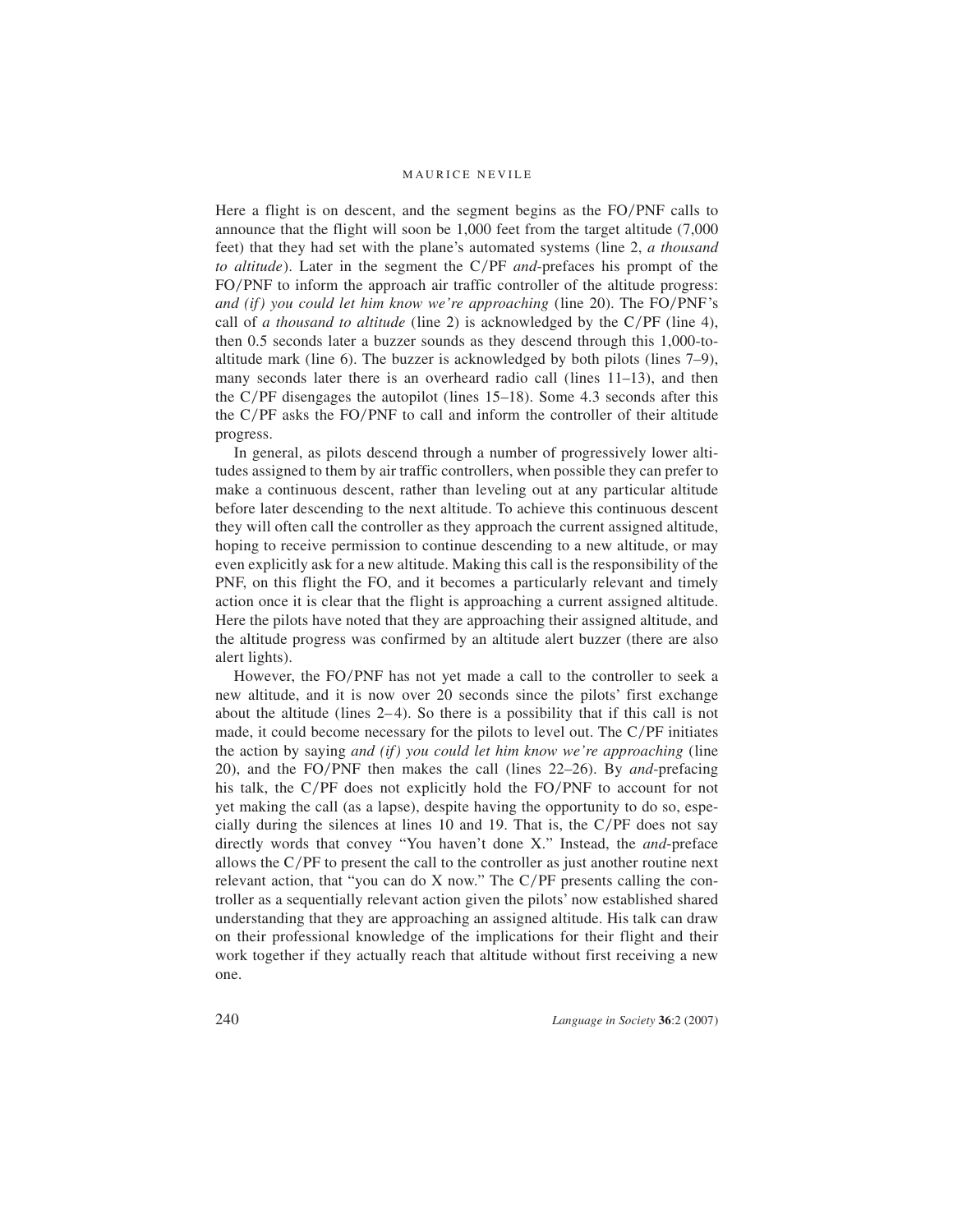(2) 'and ah request the lineup'

| 1  | $C/PF$ :   |               | and it's ah my go wi:th (.) go-around ASE:L left (0.2) autopilot        |
|----|------------|---------------|-------------------------------------------------------------------------|
| 2  |            |               | $command=$                                                              |
| 3  | Tower:     |               | $=$ car six nine remain off runway two four.                            |
|    |            |               | {this is overheard radio talk, not concerning the data flight }         |
| 4  | $C/PF$ :   |               | engine failure as discussed.                                            |
| 5  |            |               | (0.7)                                                                   |
| 6  | Car 69:    |               | $ca::r$ six nine.                                                       |
|    |            |               | {this is overheard radio talk, not concerning the data flight }         |
| 7  |            |               | (0.5)                                                                   |
| 8  | FO/PNF:    |               | check.                                                                  |
| 9  |            |               | (3.2)                                                                   |
| 10 | $C/PF$ :   | $\rightarrow$ | and ah request the lineup (<br>$\mathcal{L}$                            |
| 11 |            |               | (0.6)                                                                   |
| 12 | FO/PNF:    |               | yep.                                                                    |
| 13 |            |               | (0.2)                                                                   |
| 14 | $FO/PNF$ : |               | North tower $(0.3)$ one two five,                                       |
| 15 |            |               | (1.3)                                                                   |
| 16 | FO/PNF:    |               | City tower (0.6) gidday Airline One Two request lineup.                 |
| 17 |            |               | (1.5)                                                                   |
| 18 | Tower:     |               | Airline One Two gidday (.) backtrack approved lineup.                   |
| 19 |            |               | (0.5)                                                                   |
| 20 | $C/PF$ :   |               | li[neup]                                                                |
| 21 | FO/PNF:    |               | [backtrack approved and lineup (.) $\lambda$ irline One Two $\langle$ . |
| 22 |            |               | (0.5)                                                                   |

As in example (1), here we see the same kind of action on another flight, as the pilots are taxiing the aircraft to the runway for takeoff. The pilots have earlier received clearance from an air traffic controller to taxi to the runway. The next relevant action, if they are ready, would be to enter the runway and lineup (position themselves) for takeoff. Rather than coming to a stop just before the runway, as they are now cleared to do, the pilots can prefer to continue taxiing onto the runway, but for this the pilots need a new clearance from the controller: permission to lineup. Here the  $C/PF$  finishes briefing the FO/PNF with critical details for the conduct of the takeoff (lines 1–2, 4). After a following 3.2 seconds of silence, the C/PF says *and ah request the lineup* () (line 10).

The C/PF's talk, *and ah request the lineup* ( ) (line 10), is a prompt to the FO/PNF to call the controller to seek permission to lineup. We know the FO/PNF understands the talk this way because after acknowledging hearing the instruction ( *yep*, line 12), he then calls the controller to do just this (lines 16–21). The C/PF's talk at lines  $1-2$  and 4, providing the final details for the takeoff, together with the aircraft's progress toward the runway, could have been understood by the FO/PNF as making possible a call by him to the controller to seek the next clearance required to enter the runway. Calling the controller is his responsibility as PNF on this flight. However, he did not immediately make this call. A delay could unnecessarily slow their progress to the runway. The  $C/PF$ 's talk can therefore present such a call as a timely action. It places the call as a routinely sequentially next action given the trajectory of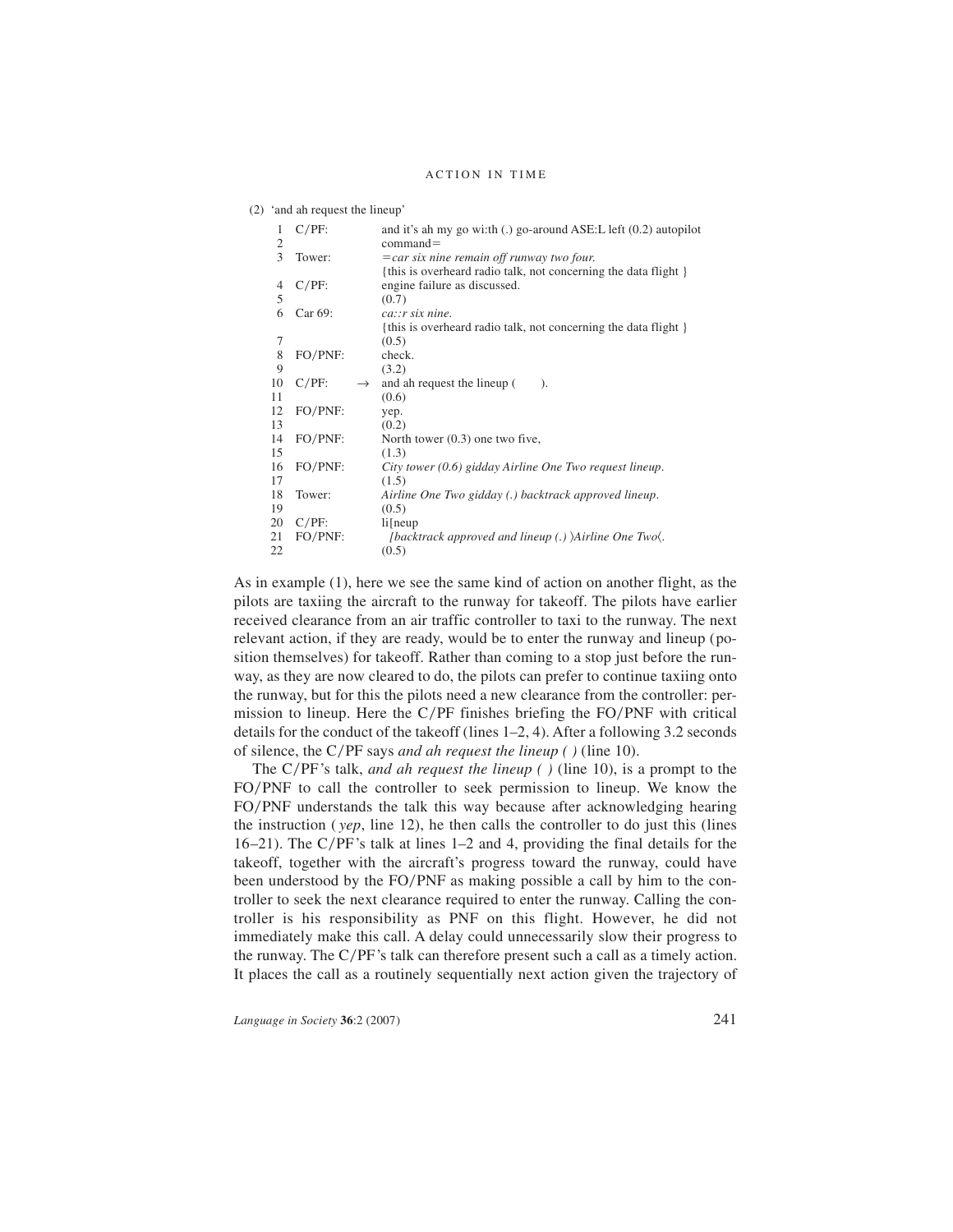the pilots' conduct so far to taxi to the runway and prepare and position the aircraft for the takeoff.

| $\mathbf{1}$   |          |               | (1.0)                                                                           |
|----------------|----------|---------------|---------------------------------------------------------------------------------|
| $\overline{c}$ | $C/PF$ : |               | three zero zero (.) so he's out there.                                          |
| 3              |          |               | (0.5)                                                                           |
| $\overline{4}$ | FO/PNF:  |               | okay.                                                                           |
| 5              |          |               | (0.5)                                                                           |
| 6              | C/PF:    |               | yeah we'll keep going °down°.                                                   |
| 7              |          |               | (0.6)                                                                           |
| 8              | FO/PNF:  |               | okay yeah well you're out to the north west we'll keep on going                 |
|                |          |               | down.                                                                           |
| 9              |          |               | (1.1)                                                                           |
|                |          |               | {some turns omitted, relating to other tasks and not about aircraft             |
|                |          |               | BYG                                                                             |
| 10             |          |               | (1.2)                                                                           |
| 11             | $C/PF$ : |               | he's seven and a half isn't he.                                                 |
| 12             |          |               | (0.3)                                                                           |
| 13             | FO/PNF:  |               | yeah he's seven and a half.                                                     |
| 14             |          |               | (2.1)                                                                           |
| 15             | FO/PNF:  |               | well he's out ah: (1.9) the other side of that lake.                            |
| 16             |          |               | (0.3)                                                                           |
| 17             | $C/PF$ : |               | yeah.                                                                           |
| 18             |          |               | (25.4)                                                                          |
| 19             | FO/PNF:  |               | City Airline One Two $\langle$ changing to: the $\rangle$ Town CTAF (.) one two |
|                |          |               | five four.                                                                      |
| 20             |          |               | (2.2)                                                                           |
| 21             | Center:  |               | Airline One Two.                                                                |
| 22             |          |               | (2.2)                                                                           |
| 23             | $C/PF$ : | $\rightarrow$ | and you can tell him that we've left seven and a half so he doesn't             |
|                |          |               | have to worry                                                                   |
| 24             |          |               | about it. $=$                                                                   |
| 25             | FO/PNF:  |               | $=$ yeah.                                                                       |
| 26             |          |               | (1.0)                                                                           |
| 27             | FO/PNF:  |               | bravo yankee golf (.) \Airline One Two $\langle$ we've left seven and a half    |
| 28             |          |               | thousand see ya.                                                                |
| 29             |          |               | (1.9)                                                                           |
| 30             | BYG:     |               | bravo yankee golf $(.)$ (thanks).                                               |
| 31             |          |               | (1.5)                                                                           |

(3) 'and you can tell him that we've left seven and a half '

This example also shows a prompt to a pilot-not-flying to make a radio call, only this time the call is to another aircraft, not an air traffic controller. The pilots had earlier become aware of another aircraft, with the identifying callsign *bravo yankee golf* (BYG), reporting on the same radio frequency as them, and therefore flying in the same controlled airspace. The data flight is on descent and will pass through the altitude at which BYG is flying. Therefore, the pilots must be certain of BYG's location and movements relative to their own flight, and they must communicate with BYG to ensure that the two aircraft remain "separated" from one another – that they do not collide. Some minutes earlier the pilots had discussed BYG's location, its directional heading, and its current position near a particular lake. As a consequence, the FO/PNF had told the pilot of BYG that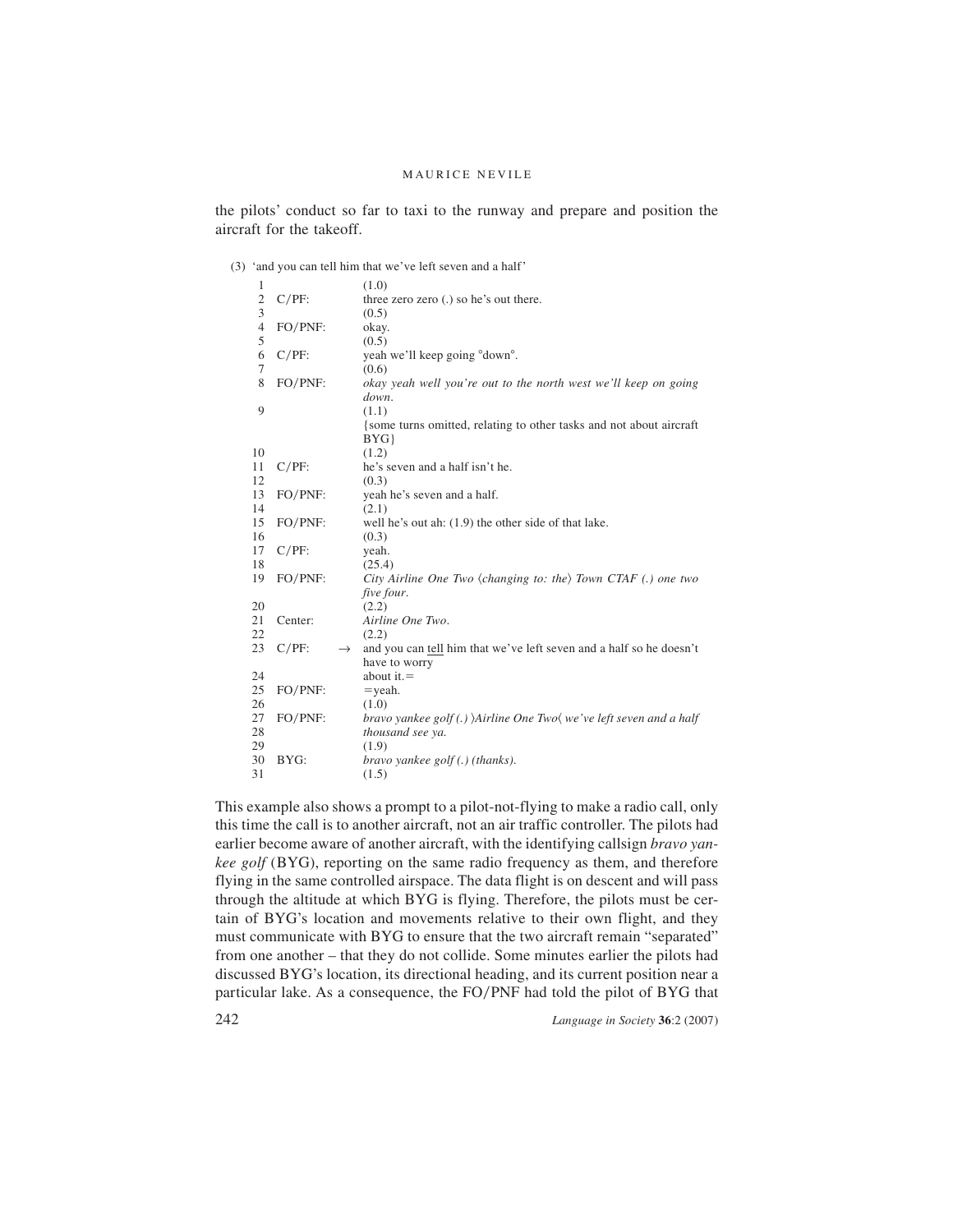his own aircraft would level out at 8,500 feet, a safe altitude, while he discussed with his fellow pilot to determine exactly where the two aircraft were. This is an entirely routine radio exchange according to procedures that the pilots are required to follow. The segment here begins with the  $C/PF$  deciding that because of the other aircraft's heading of 300 degrees (*three zero zero*, line 2), and its distance from them (*so he's out there*, line 2), which the FO/PNF confers (*okay*, line 4), they will not level out but instead will continue their descent through BYG's altitude (*yeah we'll keep going* °down°, line 6). The FO/PNF calls BYG with this information (line 8).

Line 23 is the line of interest. As the segment continues, the  $C/PF$  and  $FO/$ PNF talk to reconfirm their understanding that BYG is flying at 7,500 feet and is distant from them (lines 11–17). Then follow over 25 seconds without talk, before the FO/PNF talks to air traffic control to announce a change in radio frequencies (lines 19–21). In the meantime, their aircraft has descended through 7,500 feet. Two seconds after the controller's reply to the  $FO/PNF$ , the  $C/PF$ *and*-prefaces a prompt to the FO/PNF to call BYG to say they have left BYG's altitude: *and you can tell him that we've left seven and a half so he doesn't have to worry about it* (line 23).

Calling the other aircraft now is not an action the  $FO/PNF$  must do, but it is an action he could do, and it is good practice to do so. Recall that the  $FO/PNF$ had already told BYG that *we'll keep on going down* (line 8), and the pilots have acted accordingly and descended through the critical altitude. Nevertheless, calling BYG to say their own aircraft has actually left the critical altitude allows the pilots of both aircraft to be certain that the planes are no longer "traffic" to each other. They need no longer consider each other's presence. Making such a call is a thorough approach to radio communication to ensure safe separation. It makes explicit that communication between the aircraft can be considered no longer relevant and is now closed. If the call is not quite a next-relevant action, it is at least a timely next-possible action, and it could well be considered a nextpreferable action.

The FO/PNF is the pilot who would be responsible for making such a call, but he does not do so. It is possible for him, like the  $C/PF$ , to monitor his own aircraft's descent, even during his call to the air traffic controller (Center) (lines  $19-21$ ), and/or in the 2.2 seconds after that exchange (line 22). However, calling the controller places on the  $FO/PNF$  an extra demand, and that can divert his immediate attention from monitoring his aircraft's changing altitude and the significance of change for maintaining separation from aircraft BYG. He may not think to make the closing call to BYG. The C/PF *and*-prefaces his prompt to present the call to BYG as a timely action, as something that can appropriately be done now.

So far in the first three examples, the first officer, as the pilot-not-flying  $(FO)$ PNF), had not yet initiated an action, and the captain, as pilot-flying  $(C/PF)$ , used *and*-prefaced talk to present that action as noticeably absent and to prompt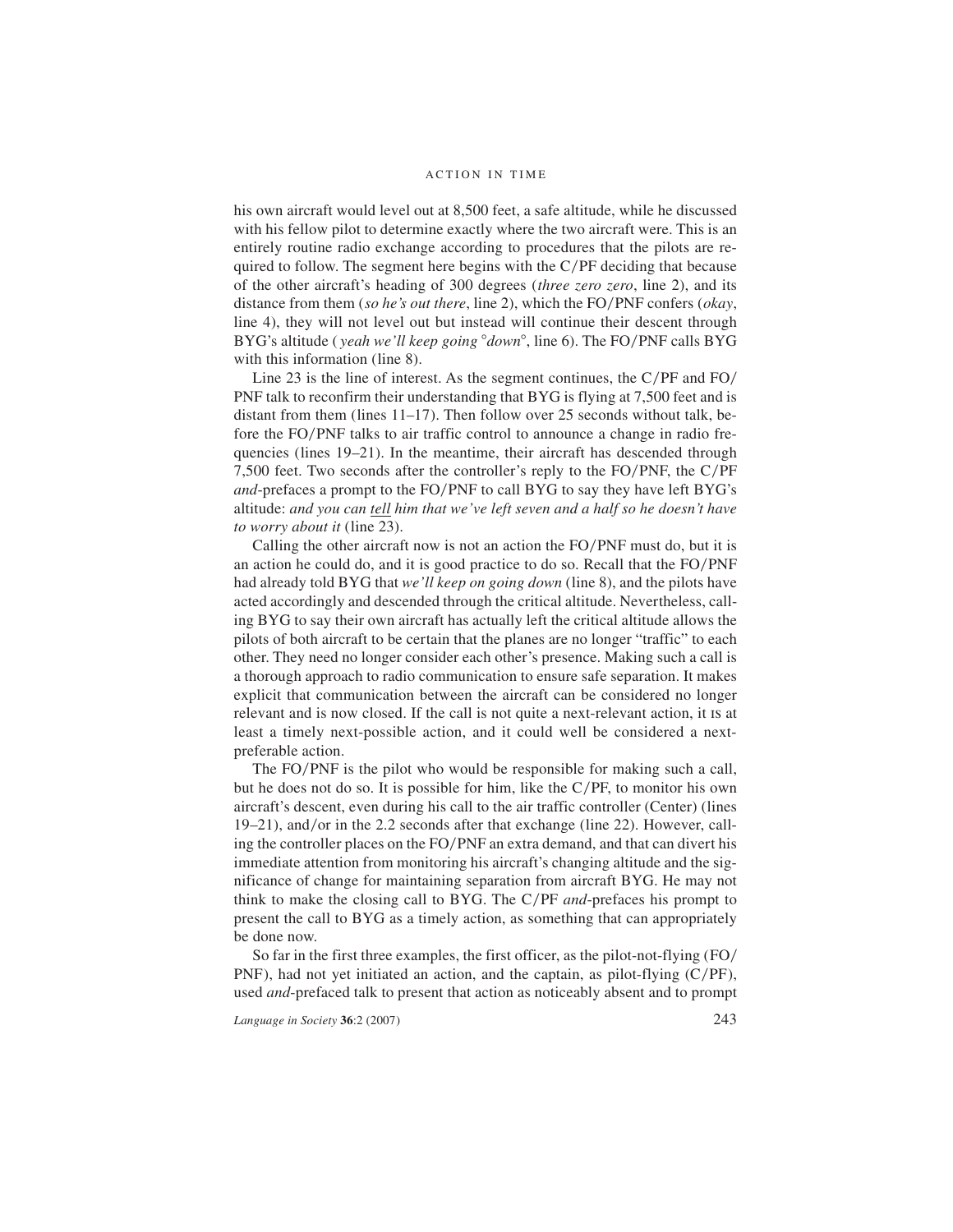its initiation. The FO/PNF subsequently initiated the action. Prefacing the turn with *and* presents the action and its prompted request as timely and occurring routinely next in sequence. A vulnerability to routine is noticed and addressed, and the routine is maintained.

(4) 'and the descent checks?'

| 1                           |             |               | (2.6)                                                                   |
|-----------------------------|-------------|---------------|-------------------------------------------------------------------------|
| $\mathcal{D}_{\mathcal{L}}$ | A223:       |               | Airline Two Two Three (we have runway in sight.)                        |
|                             |             |               | {this is overheard radio talk, not concerning the data flight}          |
| 3                           |             |               | (0.5)                                                                   |
| 4                           | Approach:   |               | Airline Two Two Three. (.) further descent in ah (.) four: track miles. |
|                             |             |               | {this is overheard radio talk, not concerning the data flight}          |
| 5                           |             |               | (0.9)                                                                   |
| 6                           | A223:       |               | Two Two Three.                                                          |
|                             |             |               | {this is overheard radio talk, not concerning the data flight}          |
| 7                           |             |               | (16.6)                                                                  |
| 8                           | $(FO/PF)$ : |               | errm.                                                                   |
| 9                           |             |               | (4.8)                                                                   |
| 10                          | $C/PNF$ :   | $\rightarrow$ | a:nd the: descent checks?                                               |
| 11                          |             |               | (0.5)                                                                   |
| 12                          | FO/PF:      |               | yeah go ahead ° descent checks°, =                                      |
| 13                          | $C/PNF$ :   |               | $=$ landing data,                                                       |
| 14                          |             |               | (0.6)                                                                   |
| 15                          | FO/PF:      |               | is ah checked set,                                                      |
| 16                          |             |               | (0.3)                                                                   |
|                             |             |               | {pilots continue the checklist}                                         |

Here, *and* is used to preface talk that prompts the other pilot to initiate an action. A captain, this time as pilot-not-flying (C/PNF), *and*-prefaces talk to present an action as timely. The FO, as the pilot-flying and in control of the plane, has not yet called for the C/PNF to initiate the descent checklist. The C/PNF's *and*prefaced talk presents calling for the checklist as timely in the sequence of actions for the flight. But this time the talk is uttered with rising terminal pitch and is heard as a prompt for the FO/PF to initiate the action.

This segment occurs at the descent stage of a flight and begins with an overheard radio call between the pilots of *Airline Two Two Three* and the Approach air traffic controller. After many seconds without talk (lines  $7$  and  $9$ ), the C/PNF says *a:nd the: descent checks?* (line 10), to which the FO/PF replies *yeah go ahead* <sup>*o*</sup> *descent checks<sup>°</sup>* (line 12). The C/PNF then talks for the first item of the checklist (*landing data*, line 13). Calling for the checklist, and deciding exactly when to do so, is the responsibility of the pilot-flying, here the first officer. However, this call always occurs as part of a routine series of actions for an approach, and the FO/PF has not yet made the call. The C/PNF presents the checklist as timely, as occurring relevantly now in the trajectory of actions for this stage of the flight. By talking when he does, the  $C/PNF$  is asking if he can be called on to begin the action now, if it is now possible. The  $C/PNF$ 's talk orients to an understanding that it is often good professional practice to perform actions when possible, especially during the busy approach stage of flight (Murray 1997), to avoid the prospect of having to rush actions later.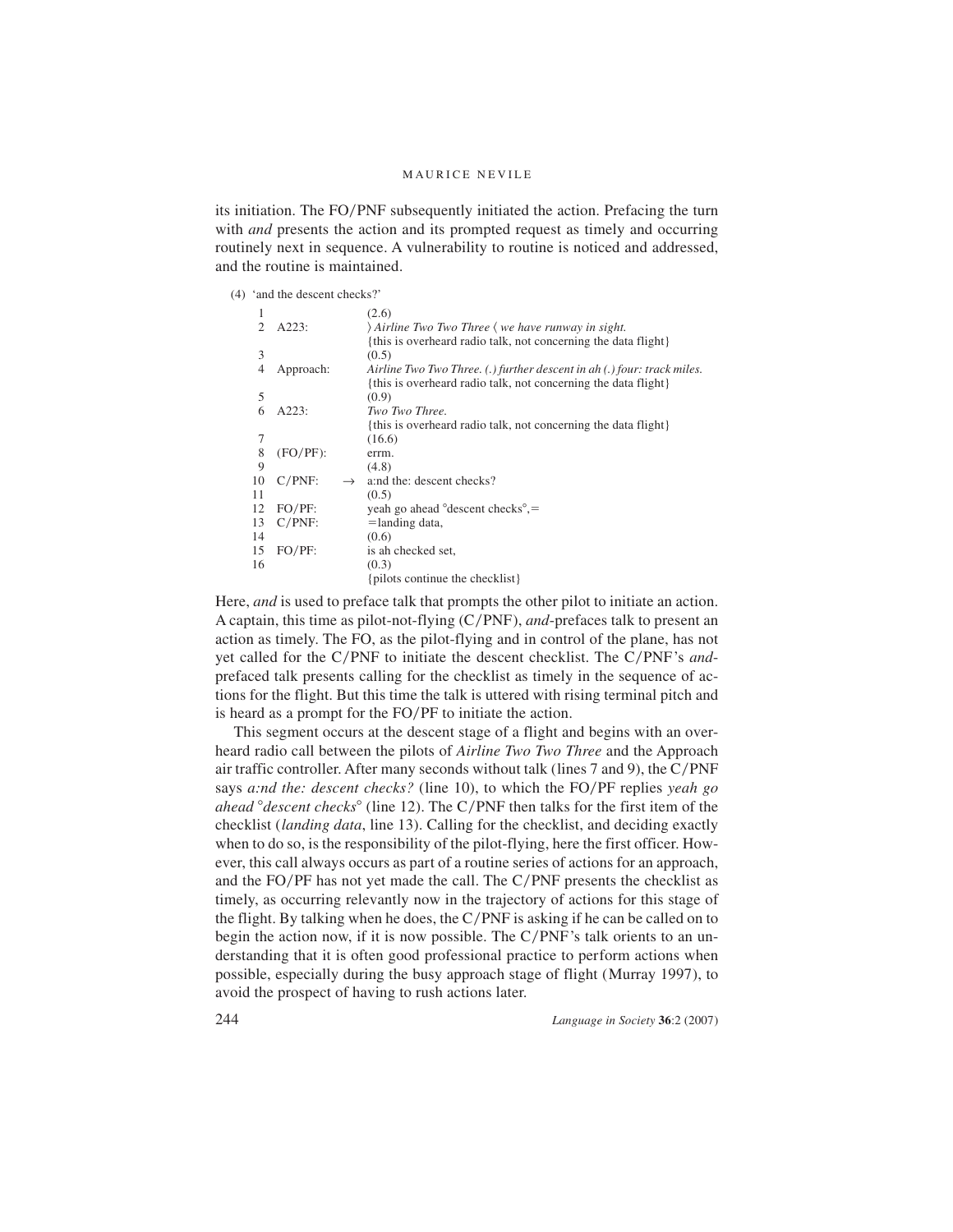The  $C/PNF$ 's talk prompts the  $FO/PF$  to initiate the action, and so to call on the  $C/PNF$  to act. The  $FO/PF$  is prompted to add to previous talk and so progress the sequence of actions for the flight. By prefacing his talk with *and* the C/PNF frames the prompt for the checklist in a form that is recognizable as routinely used by pilots to initiate actions and place them as relevantly next. The  $C/PNF$ does not address directly that the FO/PF has not so far called for the checklist. We can know that the FO/PF understands the C/PNF's talk to be a prompt to call for the checklist because 0.5 seconds later the FO/PF does exactly this (line 12). The FO/PF's wording includes both a response to the  $C/PNF$ 's turn ( *yeah go ahead*), so accepting and confirming the action as legitimate, and also talk that formally initiates the checklist action (*<sup>o</sup>descent checks*<sup>o</sup>). Therefore, despite his talking in response to the  $C/PNF$ , the FO/PF's wording nevertheless presents him as producing talk consistent with initiating the next action, and so to be producing the formal wording for which he is accountable. The  $C/PNF$ 's talk ensured the timeliness of the action.

In the examples so far, one pilot *and*-prefaced talk to prompt another pilot to initiate an action for a task. The next examples show different possibilities.

# *Performing or delaying an action*

(5) Performing an action: 'and you've got cruise power'

|    |           |               | {the pilots are conducting the after takeoff checklist}         |
|----|-----------|---------------|-----------------------------------------------------------------|
| 1  |           |               | (0.4)                                                           |
| 2  | $C/PNF$ : |               | after take off checklist completed.                             |
| 3  |           |               | (2.6)                                                           |
| 4  | $C/PNF$ : |               | City Airline One Two's maintaining one zero thousand.           |
| 5  |           |               | (1.7)                                                           |
| 6  | City:     |               | Airline One Two.                                                |
|    |           |               | (6.4)                                                           |
| 8  | $C/PNF$ : |               | ) just have a quick word with the: (.) cabin crew.              |
| 9  |           |               | (0.6)                                                           |
| 10 | $FO/PF$ : |               | okay.                                                           |
| 11 | $C/PNF$ : |               | $( )$ (st[ay in there).                                         |
| 12 | $( )$ :   |               | $\vert$ ( )                                                     |
| 13 |           |               | (3.1)                                                           |
|    |           |               | {C/PNF talks via intercom to cabin crew member outside cockpit. |
|    |           |               | Two turns omitted }                                             |
| 14 |           |               | (13.9)                                                          |
| 15 | $C/PNF$ : | $\rightarrow$ | and you've got cruise power there as well.                      |
| 16 | FO/PF:    |               | cruise power thank you.                                         |
| 17 |           |               | (17.8)                                                          |
|    |           |               |                                                                 |

Instead of talking to prompt some action that the responsible pilot has not yet initiated, the non-responsible pilot may actually perform the action and then *and*preface talk to announce it as done. Thus, the responsible pilot does not produce the talk ordinarily required to initiate the action. Example (5) occurs soon after a flight has reached its assigned cruising altitude as the pilots complete the aftertakeoff checklist (line 2). It is timely for the pilot-flying, here the first officer  $(FO/PF)$ , to call for the pilot-not-flying (here  $C/PNF$ ) to select cruise power, a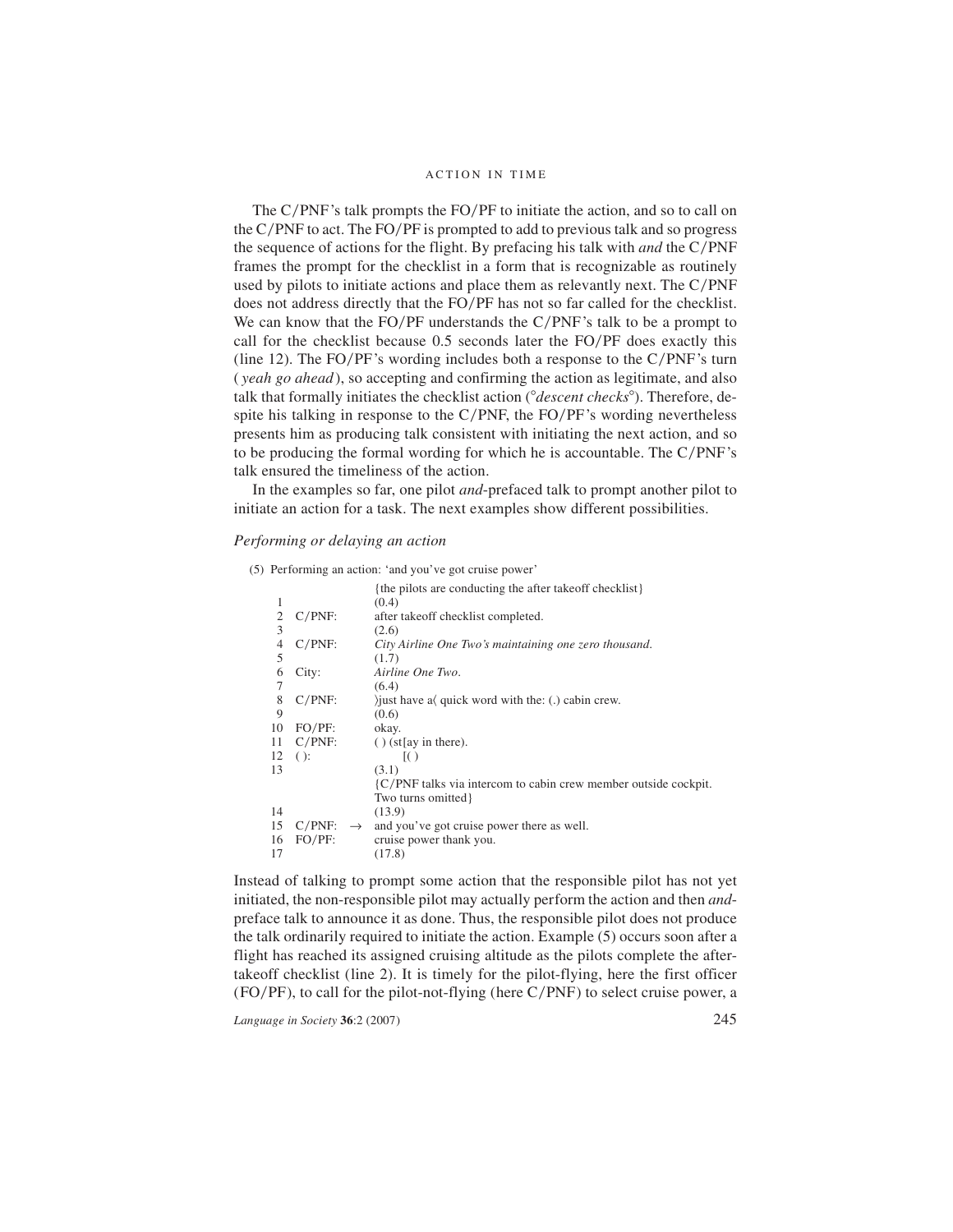#### MAURICE NEVILE

next appropriate engine power setting. According to the airline's operations manual, the procedure to follow is for a PF to call *cruise power*, and for a PNF to then push the relevant button and call *cruise power selected* to complete the sequence of talk and nontalk activity. However, the FO/PF does not make this call, and instead, at the end of nearly 14 seconds without talk, the  $C/PNF$  pushes the button and says *and you've got cruise power there as well* (line 15), to which the FO/PF replies *cruise power thank you* (line 16). So, the C/PNF selects *cruise power* and calls it to be done, even though he has not yet been asked to perform the action, and he prefaces his turn at talk with *and*.

The  $C/PNF$ 's talk is the first for the action to select cruise power, and occurs AFTER the  $C/PNF$  carried out the nontalk activity, pushing the relevant button. This activity would have been required of him had the FO/PF spoken to initiate the action. The PF, here the FO, is ordinarily responsible for initiating this action. The FO/PF has had some 13.9 seconds since prior talk to initiate the action and has not yet done so, but the  $C/PNF$  does not use wording that draws attention to the absence, so far, of a call for cruise power from the FO/PF. The  $C/PNF$ 's talk does not directly hold the FO/PF to account for this – for example, with talk of the form "you didn't do X" or "shouldn't we have done X now?." Rather, the C/PNF produces talk that is oriented to getting on with the job of flying the aircraft, placing selection of cruise power unremarkably into the appropriate timing for the sequence of actions for their work. The C/PNF's *and*preface presents selecting cruise power as a timely and next relevant action for a flight newly established at the cruising altitude.

Another outcome of the  $C/PNF$ 's talk is that it allows the  $FO/PF$  to produce talk, *cruise power thank you*, that is well suited as a routine and unproblematic response.8 The two pilots talk to present the action as not possibly delayed or forgotten, but as apparently routine. Note that as the initiator of talk here, the  $C/PNF$  does not produce what would have been for him the scripted wording were he responding to the FO/PF, that is, *cruise power selected*. Instead, he produces an *and*-prefaced turn that makes salient the sequential placement of selecting cruise power as one action of many for the flight, and a relevant next one now.<sup>9</sup> The FO/PF's reply, *cruise power thank you* (line 16), demonstrates both awareness of the task performed and acknowledgment of the  $C/PNF$ 's conduct. It includes the wording *cruise power* that would have been required of the FO/PF had HE actually spoken to initiate the action. That is, the FO/PF says not just the acknowledging *thank you*, but also the formal wording that puts him on record for his understanding of the action that has been performed.

(6) Delaying an action: 'and ... I'll give the company a call in a sec.'

|    |             | (29.9)                                                                      |
|----|-------------|-----------------------------------------------------------------------------|
|    | 2 $FO/PF$ : | $\theta$ (0.7) there's a big (mine up here called {name omitted} (0.7)      |
|    |             | approach ah onto:: $(0.4)$ ah: runway one seven, $(0.4)$ joining left       |
| 4  |             | crosswind, $(1.1)$ ah: landing flap twentyfi:ve, $(0.5)$ overshoot (.) make |
| 5. |             | a left visual circuit back to one seven, $(1.5)$ ah: (.) fuel on board on   |
|    |             |                                                                             |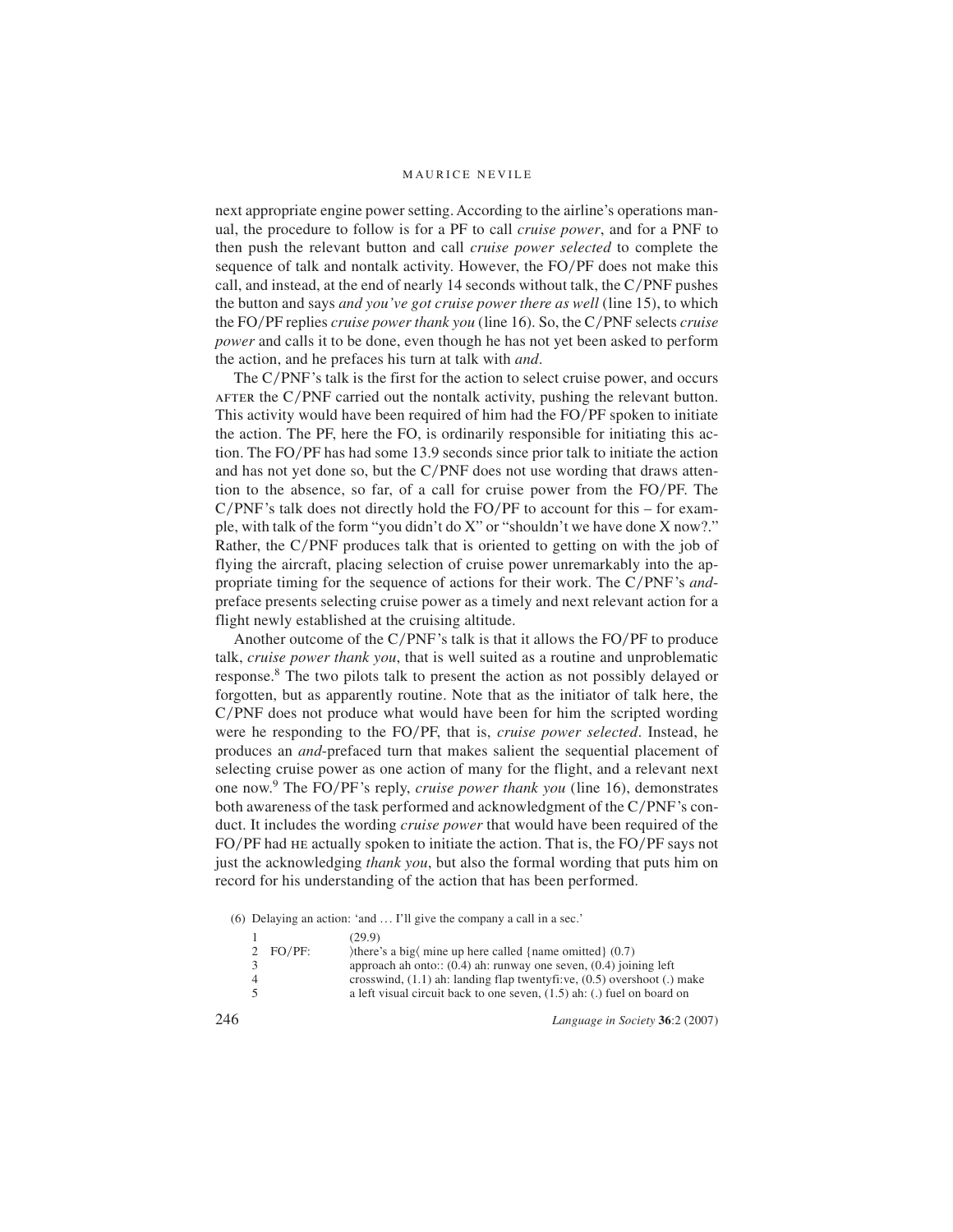| 6<br>$7\phantom{.0}$ |           |               | arrival we got enough to go back to City, $(0.9)$ a::nd ah: $(1.3)$ Vref<br>ninety eight, $(2.3)$ ah Vfr a hundred and eight $(0.3)$ Vcl a hundred and |
|----------------------|-----------|---------------|--------------------------------------------------------------------------------------------------------------------------------------------------------|
| 8                    |           |               | thirteen $(1.0)$ and app- $(0.9)$ approaching at a hundred and thirteen,                                                                               |
| 9                    |           |               | (1.2)                                                                                                                                                  |
| 10                   | $C/PNF$ : |               | set (0.2) crosschecked,                                                                                                                                |
| 11                   |           |               | (1.1)                                                                                                                                                  |
| 12                   | FO/PF:    |               | okay (.) and obstaclies oh it's just the $(0.5)$ the small town to the                                                                                 |
| 13                   |           |               | south, $10$                                                                                                                                            |
| 14                   |           |               | (6.5)                                                                                                                                                  |
| 15                   | $C/PNF$ : |               | $ye: p(.)$ that's fine.                                                                                                                                |
| 16                   |           |               | (0.8)                                                                                                                                                  |
| 17                   | $FO/PF$ : |               | okay,                                                                                                                                                  |
| 18                   |           |               | (0.6)                                                                                                                                                  |
| 19                   | FO/PF:    | $\rightarrow$ | a:nd ah: $(1.3)$ I'll give the company a call in a s:ec.                                                                                               |
| 20                   |           |               | (1.8)                                                                                                                                                  |
| 21                   | $C/PNF$ : |               | yeah.                                                                                                                                                  |
|                      |           |               |                                                                                                                                                        |

This example shows a different way for *and*-prefaced talk to orient to timeliness of actions and pilots' accountability to time actions appropriately as next parts of a larger sequence. One pilot does not *and*-preface talk to prompt or initiate an action that the other pilot has not yet begun. Rather, the pilot actually responsible for performing the action produces *and*-prefaced talk to announce that the action, potentially perceived as now-due, will not be performed just yet. The *and*-prefaced talk makes public that a possibly now sequentially relevant action will be delayed. After completing a briefing for a forthcoming descent and approach, the FO/PF says he will not now be calling his airline, referred to as *the company* (line 19). In this airline's operating procedures, calling the company is a possibly next relevant action when preparing for descent (to indicate estimated arrival time and fuel consumption). The FO/PF says that he will do this action *in a s:ec* (line 19).

So the action to call the company is presented, with the *and*-preface, as timely, but it is then delayed. It is presented as a relevant next action but will not be occurring just now, and its absence is not to be taken as a lapse. The FO/PF's talk allows him to head off any talk from the  $C/PNF$  to initiate the action, to use the same feature of talk instead to forestall the kind of prompt for action that we saw in the previous examples. This is successful, as the C/PNF replies *yeah* (line 21) and then moves to talk concerning another action. Because it can make salient the sequentiality of actions (Nevile 2006), an *and*-preface can be drawn on as a resource for demonstrating orientation to appropriate timeliness for work, even when that timeliness cannot be achieved.

# D ISCUSS ION: REPA IR ING TALK FOR AN EXTENDED SEQUENCE OF ACTIONS FOR TASKS

It seems in the examples here that there is something being repaired, though in conversation analysis terms there is no trouble-source turn, no actual problem of speaking or hearing or understanding an utterance: Nobody is producing or receiving problematic talk (e.g., Jefferson 1974, 1987; Schegloff 1987, 1997, 2000;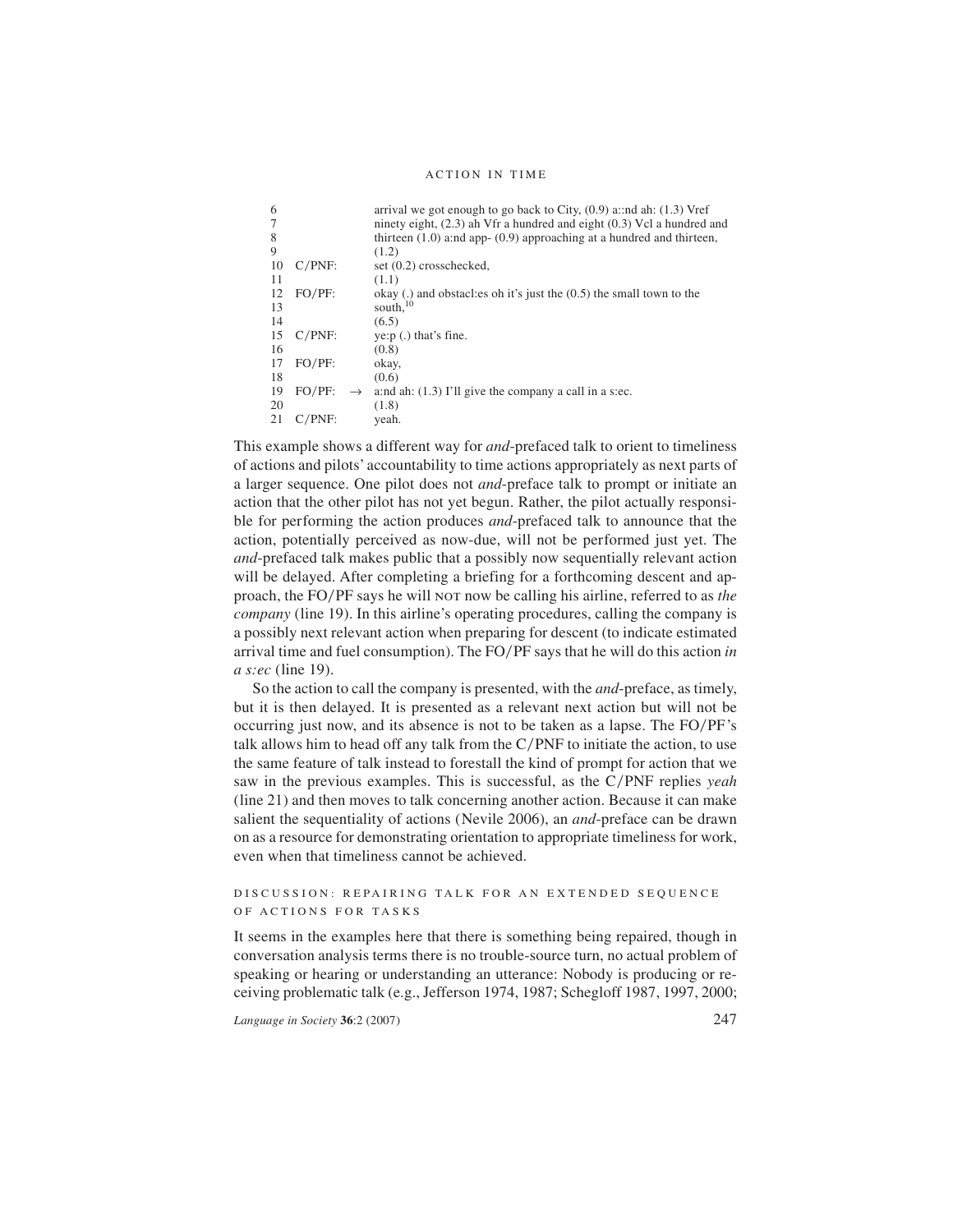Schegloff et al.  $1977$ ).<sup>11</sup> There is a kind of  $TROUBLE$ , only it concerns talk for acceptable and accountable progress within a setting-specific, formally predetermined sequence of actions for tasks. The *and*-prefaced talk is presented as signaling an action as now-absent, signaling that one pilot is "relevantly not talking" (Schegloff 1996:15). We know the talk is understood that way because the action is then initiated.<sup>12</sup> The talk does not repair progress within or from a current sequence (cf. Pomerantz 1984 on speakers' pursuit of response, or Lerner 2004 and Raymond 2004) – for example, as the second turn of an adjacency pair – but rather signals progress to a professionally known and necessary next action that is due but not yet begun. The *and*-prefaced talk repairs an action's timeliness. It would seem to be what Sacks 1970 described, in an unpublished manuscript, as "forward looking" correction (cited and discussed by McHoul 2005:119). However, what is corrected here is not the structure and meaning of an emerging turn or adjacency pair sequence, but the structure of an extended and jointly produced agenda-based sequence of actions. Here we have something like a "repair of a sequence's proper development" (Schegloff 1997:510, citing Jefferson 1981), and "a repair of a sequence's progressivity" (Schegloff 1997:512), but for a larger collaborative project of sequenced actions for tasks.<sup>13</sup> An absent action is the obstacle to a "sequentially implicated next" action (Schegloff et al. 1977:380). We could liken the impact of talk here to repairs in group interaction at a music rehearsal. Keating (1993:420) found that in rehearsals, repair organization was "part of a larger set of resources for negotiating decisionmaking and responsibility and for co-constructing group performance . . . and invites collaboration." In the airline cockpit, *and*-prefacing occurs as pilots collaborate to ensure timely performance of flight actions for work.

Examples (1)–(4) could then be instances of other-initiated self-repair, and they are consistent with the argument of Schegloff et al. (1977:377) that "techniques for other-initiation are techniques for locating the trouble source," where here the trouble is one of an action's timing. Here, the pilot NOT responsible for initiating an action, and so not responsible for the timing problem, says something, and subsequently the pilot actually responsible produces the talk that officially initiates the action. Example (5) is different and is like other-initiated other-repair. Here the captain, NOT the pilot responsible for initiating the action, actually performs the activity required in the absence of talk from the first officer calling on him to do so. The captain pushes the button to select cruise power and then talks to announce that he has done so. In example (6), a pilot responsible for a possibly now-due next action produces talk to say that the action is delayed. It is therefore most like self-initiated self-repair where it is preempting another's possible interpretation of the action's timing as reparable. The action's possible (soon) now-absent status can instead be repaired, in that its timing is accounted for. The action's absence can now be understood as not representing a lapse in the first officer's conduct, but as knowingly and competently delayed.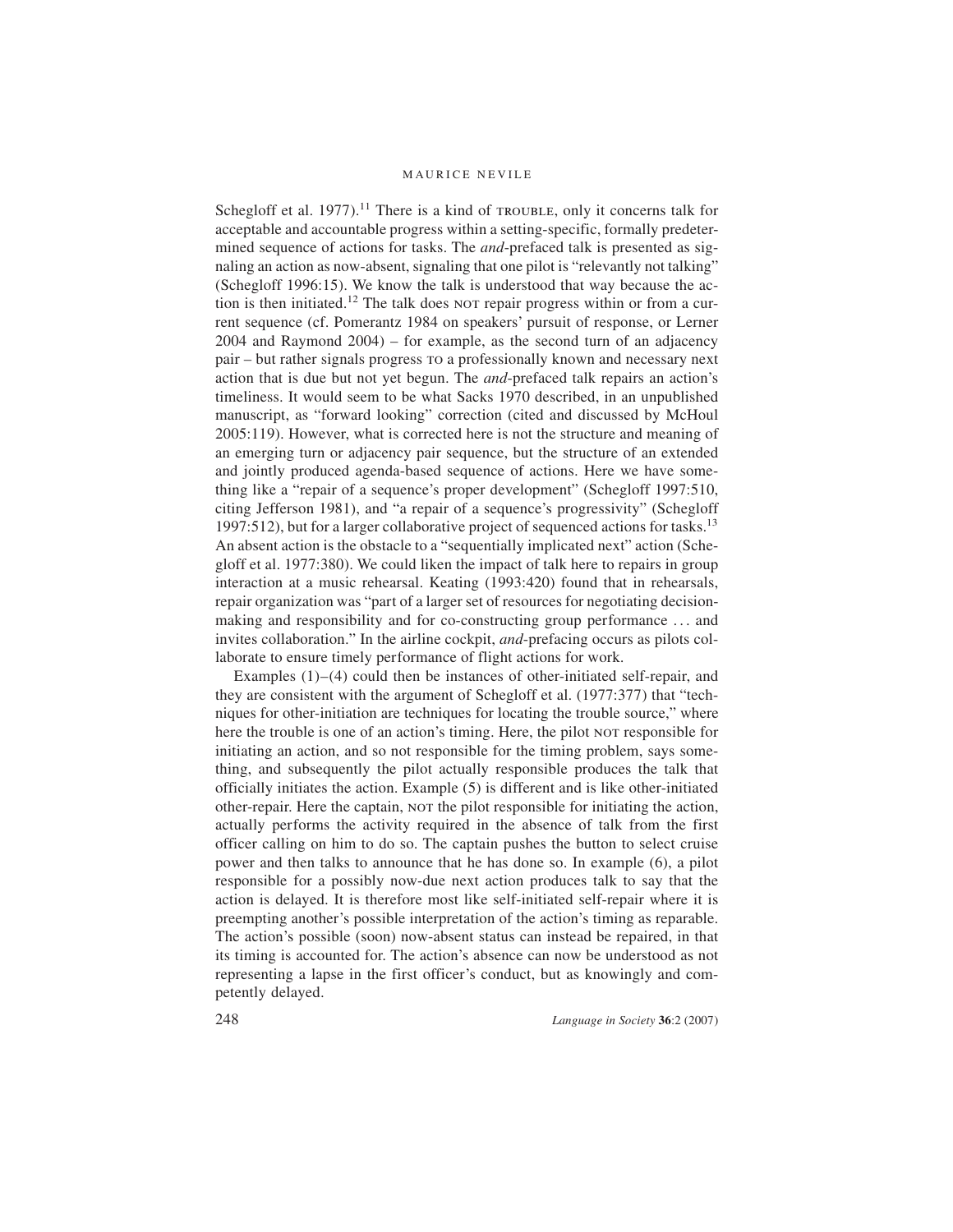If we interpret most examples as self-repairs of an action's actual timing, then the examples might be evidence that repair in the airline cockpit is consistent with the preference for self-repair found for mundane conversation (Schegloff et al. 1977). However, a difference from ordinary conversation is that here, actually doing the repair by initiating a next action is tied to the pilots' professional responsibilities to act according to specific roles. That is, according to procedures spelled out in operations manuals, it is the first officer's formal duty to call an air traffic controller (examples 1, 2), or to begin a checklist (4), as either the pilot-not-flying or the pilot-flying on the particular flight, and so a captain who instead does these actions would be doing something professionally accountable. That captain would be doing the first officer's job. In a sense this does happen in example (5), when the captain does not wait for the required talk. The captain does not say something like *and do you want cruise power?* to prompt talk from the first officer to formally initiate the action. We had earlier seen another captain say *a:nd the: descent checks?* (4, line 10), which prompted the first officer to produce talk that formally initiated the pilots' joint conduct of the checklist (*yeah go ahead* °*descent checks*°, line 12). Instead, in (5) the captain just performs the action by pushing the button, and then later talks to say he has done so. The captain's conduct is accepted by the first officer as unproblematic (*cruise power thank you*, line 16).

The examples here can therefore be valuable for indicating which flight actions are treated by pilots themselves, interacting on actual flights, as allowing for variation in the pilots' conduct relative to their formal responsibilities associated with individual roles like pilot-flying and pilot-not-flying. Which actions are treated as acceptably other-repaired, and which as only other-initiated?<sup>14</sup> We saw that one captain, as a pilot-not-flying, pushes the cruise power button BEfore being formally asked to. However, another captain, as a pilot-not-flying, does not say the first item of a checklist before the first officer produces the talk formally to begin that checklist. We might see here a form of evidence for pilots' orientation to perform some actions for tasks, like checklists, more strictly according to formal procedures and flight roles.

In collaborative work it is possible that repair of another's contribution could be heard as pointing out a lapse or omission – in the data here, that a pilot had failed to initiate an action that ought, by now, to have been initiated. In general, one way that someone's perceived lapse can be identified and brought into talk is explicitly to refer to it as a lapse, or to refer directly to the absence of the action so far, with talk like *you didn't do . . .* or *you forgot to do . . .*, or *by now we should have done . . .*. Such talk could be heard as complaining (Schegloff 1988) and as a form of critique or negative observation (Jacoby & Gonzales 2002).<sup>15</sup> The talk can make the possible lapse itself a focus of attention and talk, as a lapse, and can make salient an interpretation that it is the other who is individually responsible for it. However, the examples here show that *and*-prefaced talk does something different. It can bring a possibly lapsed action into the emerging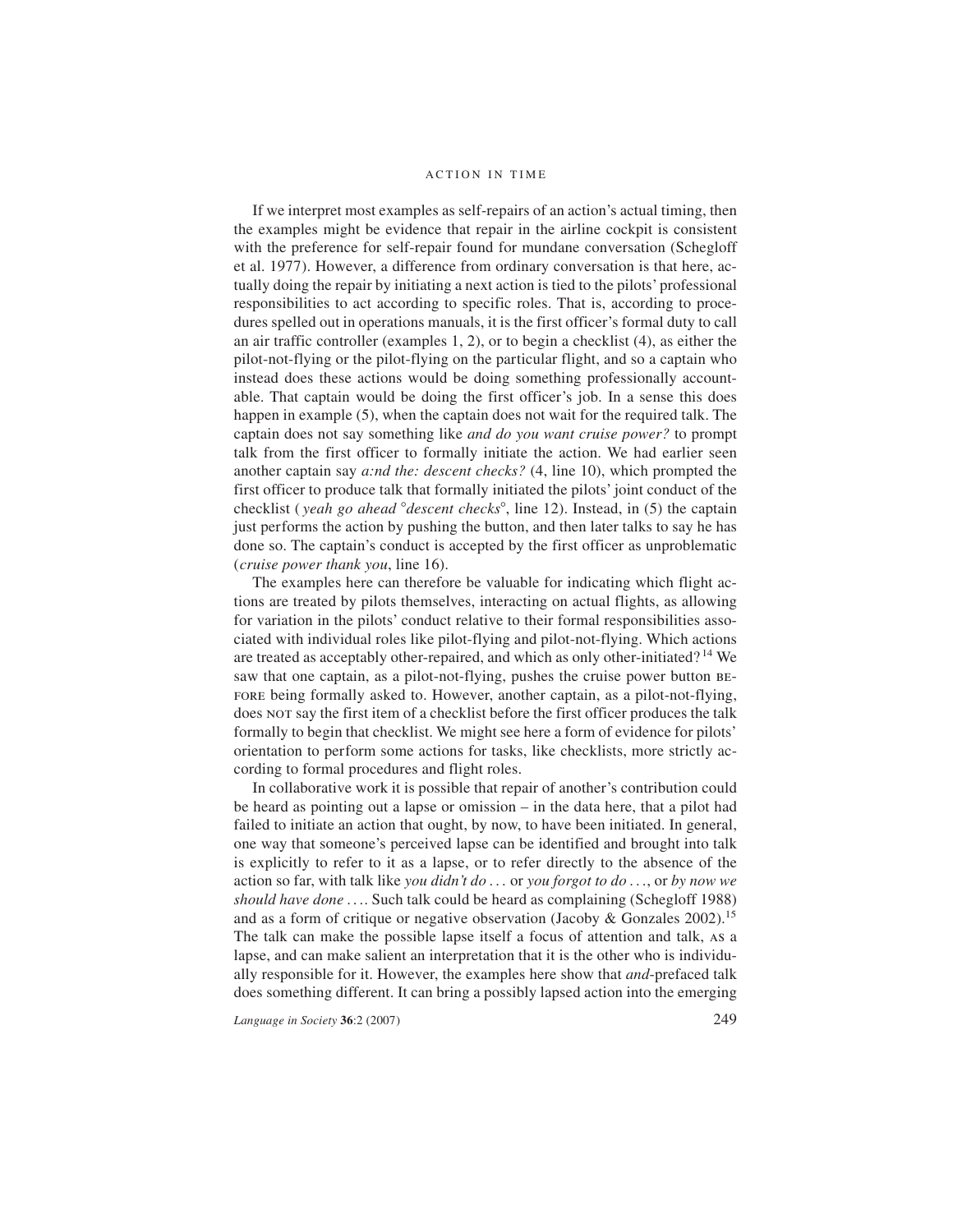trajectory of actions and have it initiated unproblematically. The *and*-prefaced talk presents the action as just something to do next, routinely and appropriately. Importantly, it can do this because it draws on a feature of talk that pilots use routinely and unremarkably to initiate and sequence actions for their work (Nevile 2006). In this way, the *and*-preface can smooth the process of going on record as monitoring another's conduct and making salient another's possible lapse. It can mitigate the force of prompting the other to address the lapse. Indeed, the *and*-preface can make the prompts hearable as prompts, rather than as instructions. The repair work is embedded (Jefferson 1987) within talk that makes salient the sequentiality of actions to maintain timely progression through the ordered tasks for the flight. In this way, *and*-prefacing in pilots' talk has something in common with its occurrence in nurses' talk to new mothers. Heritage  $\&$ Sorjonen 1994 found that *and*-prefacing allowed nurses to present troublesome matters as occurring within the routine course of questions.<sup>16</sup>

To highlight these points, and by way of contrast to show what can otherwise happen, I will briefly discuss an example in which talk for noticing an absent action is received problematically, and in which there is some evidence of acknowledging a lapse. The prompting talk is NOT *and*-prefaced.

# (7) 'oh (.) top of descent'

|    |           |               | (1.8)                                                                    |
|----|-----------|---------------|--------------------------------------------------------------------------|
|    | $C/PNF$ : |               | yeah I'll just give $\gamma$ you (<br>) call at your (top of descent,    |
|    |           |               | (0.4)                                                                    |
|    | $FO/PF$ : |               | yeah sure.                                                               |
|    |           |               | (1.8)                                                                    |
| 6  | $C/PNF$ : |               | you have top of descent,                                                 |
|    |           |               | (1.0)                                                                    |
| 8  | $FO/PF$ : |               | okay.                                                                    |
| 9  |           |               | (0.5)                                                                    |
| 10 | FO/PF:    | $\rightarrow$ | oh (.) top of descent is: ah: (0.4) ah I'll stay out of the bumps Ronnie |
|    |           |               | so I'll make                                                             |
| 11 |           |               | it ah $(0.7)$ twentyfive mile?                                           |
|    |           |               |                                                                          |

Here, a captain, as pilot-not-flying, offers to initiate a new action (*I'll just give* &*you ( ) call*, line 2) whose timing is contingent upon knowing the flight's "top of descent," the distance from the airport at which the flight will begin its descent for the landing. The first officer, as the pilot flying on this flight, is responsible for planning where this point will be, and for briefing the captain (as the PNF) about it. So the captain's offered new action is dependent for its timing on this briefing. The first officer hears the captain's offer and accepts it ( *yeah sure*, line 4), but does not begin the briefing. Evidence that the captain's offer was also a prompt for the briefing is that the captain then pursues it with *you have top of descent* (line 6). The captain treats the briefing as timely now. The first officer replies with *okay*, but still no briefing. Then 0.5 seconds later, the first officer does begin the briefing (*oh* (*.) top of descent is: ah:* (0.4) ..., line 10). His turn is prefaced with *oh*, signaling that he has undergone a change of state (Heritage 1984), that he now understands the captain's talk to have been prompting him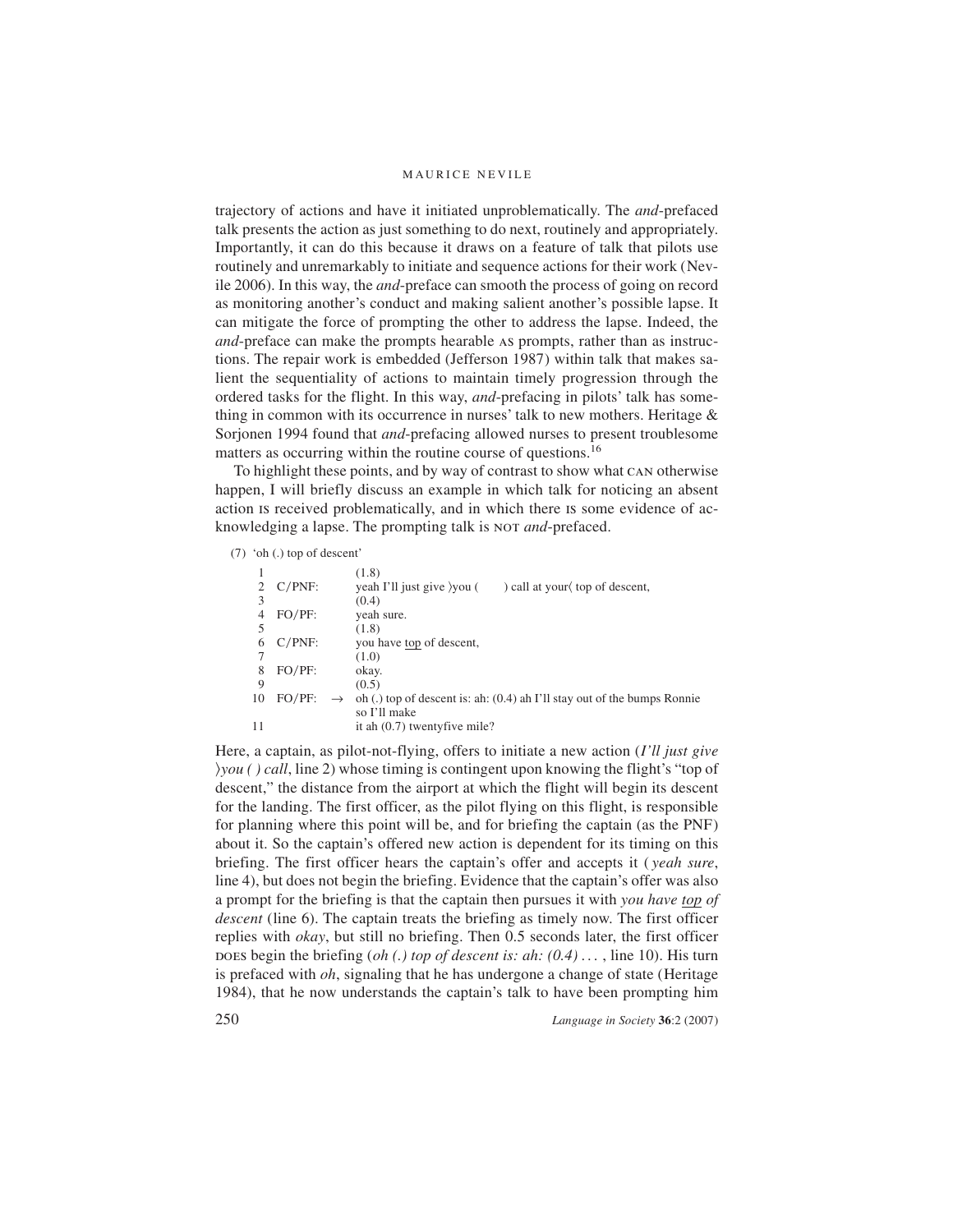for action. Beyond this segment the pilots discuss the descent point, and then the captain makes a radio call to broadcast to the controller and any surrounding air traffic their aircraft's position and movement, in preparation for their descent. This is likely the *call* to which the captain referred previously (line 2), the action delayed by the first officer's absent briefing.

#### CONCLUSION

To collaborate for work, participants interact to create and coordinate their contributions, and they attend to one another's conduct to complete tasks and goals for the setting in ways that they themselves treat as acceptable. This article has addressed a relatively under-explored area for ethnomethodological and conversation analytic studies of the sequential organization and locally accomplished orderliness of collaborative work: how time organizes interaction, or action in time. I used naturally occurring data, transcriptions from video recordings of airline pilots interacting in the cockpit on actual scheduled passenger flights. I considered the role of talk, and specifically *and*-prefacing, for ensuring timeliness of actions for tasks and maintaining accountability in the temporal organization of collaborative conduct (Suchman 1997). The article's findings can most directly inform research on socio-technical settings where work actions are strictly ordered and dependent upon specific timings.

This investigation was undertaken within the commitment of studies in ethnomethodology and conversation analysis to explore and uncover the taken-forgranted situated production of orderliness of everyday life, and more specifically order for doing work. Despite all the computer automation, the displays and dials and lights and buttons and switches, the airline cockpit is a site rich in language. Pilots' work together is dependent on spoken interaction (Nevile 2004a). Much of pilots' time is spent monitoring instrument panels for evidence of aircraft performance, changing flight circumstances, and outcomes of their own actions. However, pilots also monitor one another's conduct for its contribution and acceptability for the job at hand. I considered evidence in talk for how pilots monitor actions' timing and orient to timing's importance and accountability. Actions for tasks in the airline cockpit are mostly performed in strict sequential order where the appropriateness of some action is dependent on when it is done. *And*-prefacing is part of talk for presenting and creating situated awareness of how work is progressing, of how actions are emerging in sequence and in time.<sup>17</sup> Most specifically, the article has shown how time is situated and made relevant and intelligible in language and practices for accomplishing order for work.

We saw here that *and* occurred as part of a locally produced (there and then) means for dealing with moments when orderliness for work was treated and acted upon as vulnerable. In this sense, the approach here is consistent with a major principle of method for ethnomethodological studies. As Rawls (2002:7) notes in a discussion of Garfinkel's foundational thinking and breaching experiments,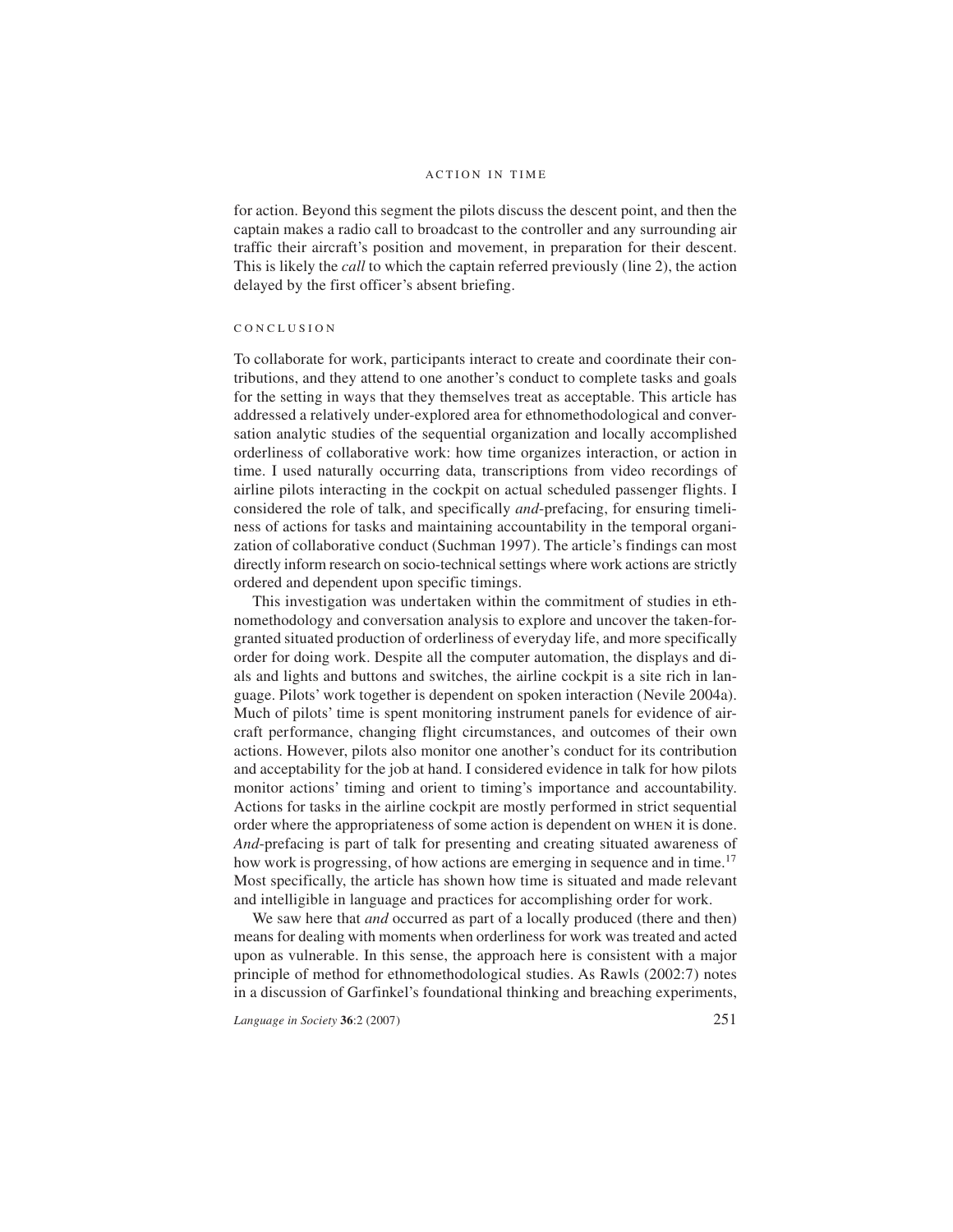### MAURICE NEVILE

"The taken for granted orderliness of everyday life is often revealed by problems, those times when participants fail to achieve orderliness." Finding how orderliness can be lost "reveals the ways in which that world was a made world in the first place" (Rawls 2002:33).18 I considered the place of *and* in turns at talk THAT ARE THEMSELVES EVIDENCE of pilots treating timeliness in order for their work as possibly vulnerable to loss, of treating an action as now-due but still absent. As an analyst, I drew on my background knowledge of procedures and cockpit roles to know the sequence of actions for a flight, of what happens roughly when, but NOT to claim that an action was overdue. For that claim I relied on the evidence of what the pilots themselves did. Sacks (1992, v.1:293– 94, original italics) asks:

How do you go about talking about *absences*. Something is absent. Something didn't happen ... There's a tremendously tricky problem about talking about things that haven't happened . . . What we can perhaps do is see whether there are some methodical ways that persons arrive at such noticings . . . There are some occasions under which absences are noticed. If we can characterize the bases for them, we can come up with a usable notion of 'absence'. And such a notion could perhaps be generalized beyond the specific occasion that we happened to construct it in relation to.

I have gone a little way toward responding to this "tricky problem" for one setting. The examples showed moments when a pilot NOT responsible for talking to initiate an action spoke out of turn and used unofficial unscripted *and*-prefaced talk to present an action as timely but noticeably absent. Making absence salient was a means for ensuring actions' acceptable performance in time. The findings are generally consistent with Turk's (2004:246) conclusion that speakers use *and* to bridge gaps and restore coherence when there are discontinuities of some sort in interaction. Here, *and* was a resource for dealing with the threat of discontinuity for actions' timing and the acceptable progress of work.

This article points to the value of seeing features of grammar as consequential for just how work gets done in particular settings, and especially for organizing work in time. Examining links between grammar and sequential structure in interaction can help identify local means for creating and maintaining order for agenda-based activities. In this way, we further what Duranti (2003:332) refers to as an "interest in capturing the elusive connection between larger institutional structures and processes and the 'textual' details of everyday encounters." What we captured here was evidence of airline pilots' orientation to the importance of timeliness and strict sequential order for performing flight actions. I presented evidence in talk for how monitoring and prompting another's conduct was accomplished as a relevant social action for doing collaborative work. I suggested that an *and*-preface mitigated such talk and allowed it to be received unproblematically by not making conspicuous another pilot's potential lapse, but instead presenting an absent action as just something appropriate to do next. An *and*-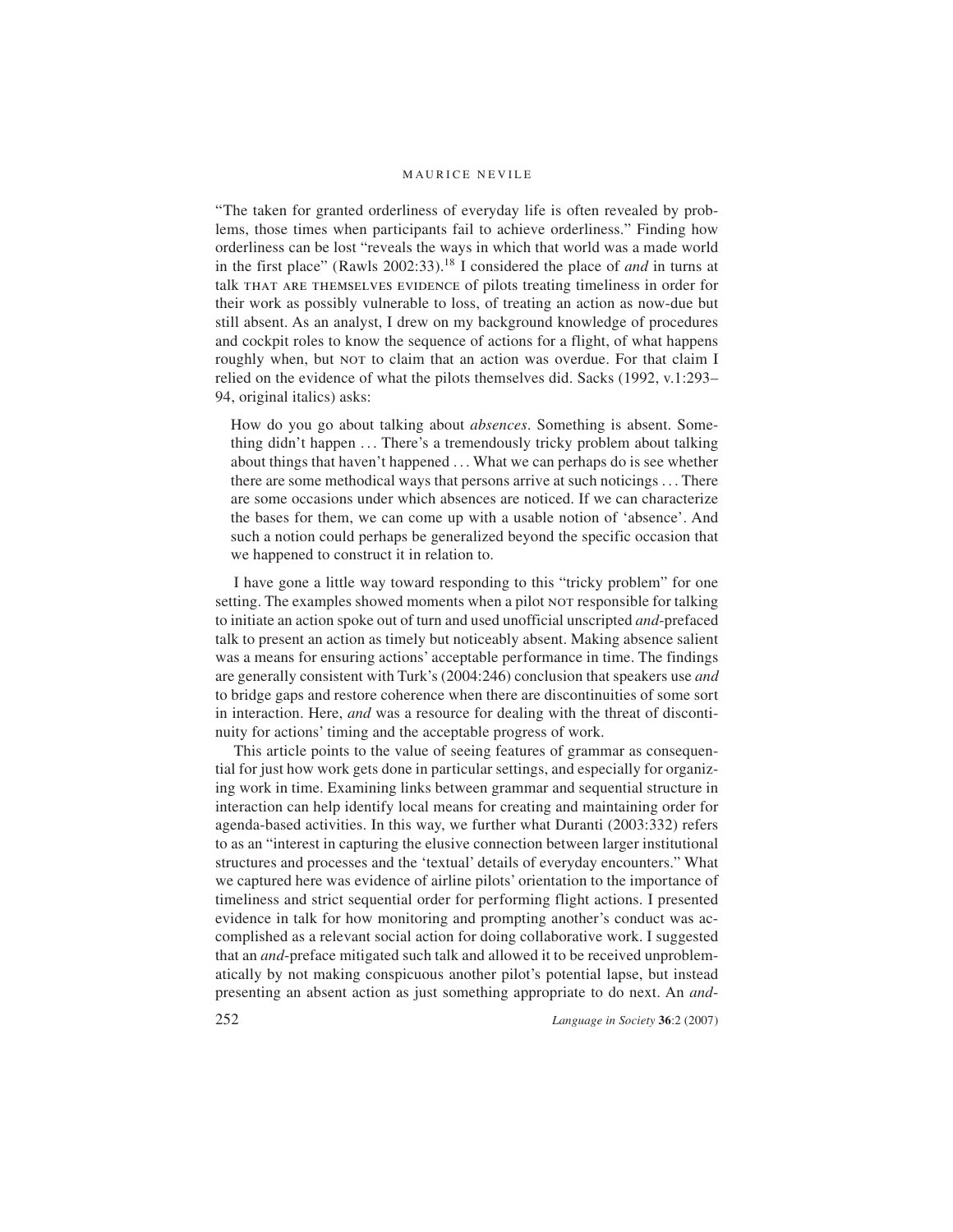preface can do this because pilots commonly *and*-preface officially scripted talk for timely initiation of actions (Nevile 2006). The article supports the view of Schegloff et al. (1996:2–3) that "matters of great moment are missed if grammar's order is explored as entirely contained within a single, self-enclosed organization . . . Grammar's integrity and efficacy are bound up with its place in larger schemes of organization of human conduct, and with social interaction in particular." Getting timing right is always a matter of great moment for flying airliners, and it is something to which *and* can contribute.

#### NOTES

<sup>1</sup> This research was supported by a research fellowship funded by the University of Canberra, Australia. I am very grateful to two anonymous reviewers, and to the editor Barbara Johnstone, for suggestions that have greatly improved this article. Marja-Leena Sorjonen was kind enough to offer helpful comments on early notes from which I began to develop the ideas and analyses here.

<sup>2</sup> This point is also made by Duranti (2003:332): "Although not always explicitly recognized or theorized, temporality has come to play an important part in these studies, whether in the form of the moment-by-moment constitution of conversational exchanges or of the historically situated understanding of particular linguistic practices . . . There has been an effort to develop analytical constructs and methods of data collection that can CAPTURE LANGUAGE AS IT MOVES THROUGH TIME<br>AND SPACE" (my emphasis). See also Auer, Couper-Kuhlen & Mueller 1999.

 $3$  Collett (1989:223) also uses this phrase, but from a different analytic perspective and with a different goal.<br><sup>4</sup> A contributing factor for many airline accidents is that the pilots were rushed, sometimes even

when they did not need to be (e.g. Helmreich 1994; BASI 1996; FSF 1996, 1997). Rushing can increase workload and the possibility that pilots will omit actions, perform actions incompletely or inadequately, or plan poorly and make poor decisions. High workload during the approach was a significant factor in a cargo flight accident for which I transcribed and analyzed the cockpit voice recording (Nevile & Walker 2005). I identified features of the pilots' talk that suggested the pilots had created an interactional context for human error. The pilots selected an incorrect minimum de-

scent altitude, and the aircraft flew into terrain.<br><sup>5</sup> Similarly, Mazeland & Huiskes 2001 show how Dutch *but* is used as a resumption marker, whereby speakers return to an abandoned line of talk.

 $6$  I thank the airlines for supporting this research, and the captains and crews who welcomed me aboard. The airlines' involvement was strictly limited to assistance with data collection, and so I am entirely responsible for all transcriptions and analyses, and all interpretations or claims made about

the data.<br><sup>7</sup> Elsewhere I discuss these roles in greater detail, and how pilots use choices of personal pro-<br>noun to make them salient for different tasks (Nevile 2001, 2004a).

<sup>8</sup> This *thank you* is not itself sufficient evidence of anything problematic (i.e., that the recipient is hearing the talk as a possible challenge to competence and is offering a form of accounting). Later I will show what such hearing can look like. Pilots often thank one another when actions are performed when and as they are expected (Nevile 2004a), and I have shown how thanking can be particularly significant for creating shared understanding when closing tasks (Nevile 2005a). As one reviewer of this article suggested, thanking may also be a form of professional courtesy.

 $9$  As for other examples, I could say much more about the C/PNF's turn, but my specific interest here is in the *and*-preface. For example, elsewhere I have commented in detail on the significance of the use of personal pronouns in pilots' talk, such as the C/PNF's use of *you* that makes salient the other pilot's identity as the PF (Nevile 2001, 2004a).

 $10$  For pilots occupied with flying an aircraft, a city or town is not most relevantly somewhere that people live, but rather somewhere that pilots fly to or from, or here an "obstacle." Like a mountain, a

town is something that pilots do not wish to crash into.<br><sup>11</sup> Nor does the interactional work done here seem to fit Goffman's (1971) "remedial interchanges."<br><sup>12</sup> With one exception.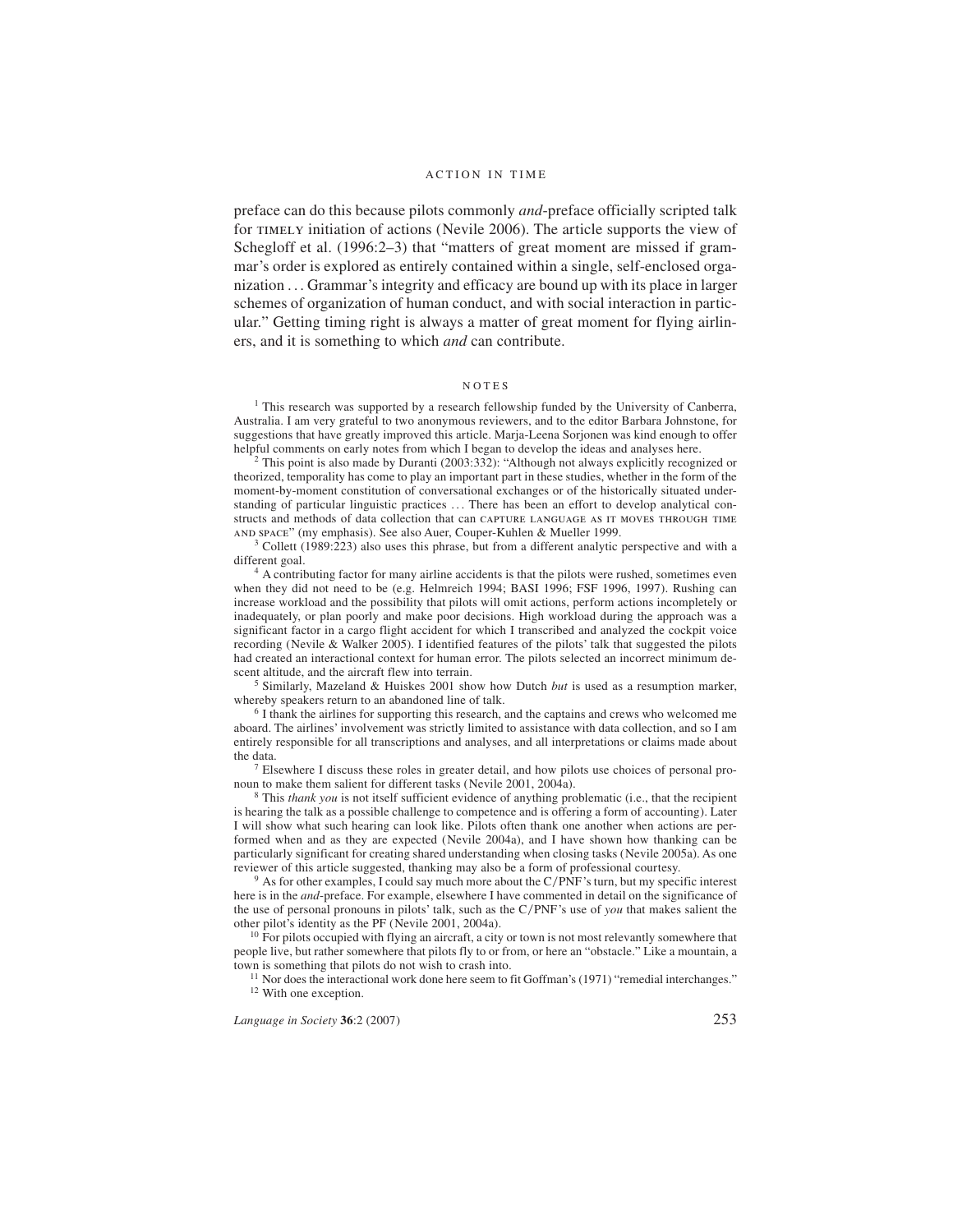#### MAURICE NEVILE

<sup>13</sup> For example, Schegloff 1997 describes how *when* can promote telling of a further bit of a story, and so advance a telling (see also Lerner 2004 and Raymond 2004 on prompting further talk). Schegloff et al. (1977:363) comment that "nothing is, in principle, excludable from the class 'repairable'," and "Not only language integration, but also social organization, require an organization of repair" (381).

 $14$  Schegloff et al. (1977:380) note of storytelling in conversation that other-correction can enable an "as-of-some-point-non-teller" to make a bid for being a co-teller, and so make a "team" with the initial teller. These authors suggest, "Once noted as an environment for other-correction, the 'team' relationship of two parties may be further explored in other sequential environments for the presence of other correction" (380). It seems that in the cockpit team relationship other-correction is still dispreferred. Elsewhere I have discussed occurrence of other-repair in recorded voice data from an air accident, for its possible contribution to the pilots' creation of an interactional context for human error (Nevile & Walker 2005).<br><sup>15</sup> I am grateful to an anonymous reviewer for alerting me to this possibility. The present article

has in common with such studies that it deals with something treated by participants as noticeably absent. Jacoby & Gonzales 2002 examine "saying what wasn't said" in performance feedback sessions in a physics research group. Participants "locate problems in what was never communicated" (2002: 128), when to say what is lacking "is simultaneously hearable as a corrective appeal" (2002:128). In contrast, in the examples of cockpit interaction here the participants are not delivering criticism and, as I establish below, they do not orient to the talk as a complaint, and no

 $16$  In every example here it is a captain who produces the *and*-prefaced talk, whether acting as pilot flying or pilot-not-flying, to ensure that an action is initiated, where initiating the action is ordinarily the responsibility of a first officer. Of the examples I have collected so far, only in one does a first officer *and*-preface talk to make salient an action for which a captain is ordinarily responsible. So this feature of talk might be something that mostly captains do, and that they can do as captains, the senior ranked pilots with ultimate command of the flight, regardless of which pilot is actually in control (acting as the PF for the flight). *And*-prefaced talk might therefore play a role for situated instruction and learning (Jacoby & Gonzales 1991, Lave & Wenger 1991, Chaiklin & Lave 1993). It can act as an in situ means for captains to make available to first officers when to perform some action within the larger sequence of actions for the flight. This thinking recalls the suggestion of Schegloff et al. (1977:380–81) that other-correction may be a vehicle for socialization, in settings where one participant is somehow not-yet-competent (e.g., parent–child interaction), or in the data here maybe not-as-competent (see also Macbeth 2004 on correction for instruction in competent performance in the classroom). *And*-prefaced talk may therefore be a means by which professional identities, like captain and first officer, are continuously occasioned, created, and reinforced through

talk (e.g., Nevile 2001, 2004a; see also studies of different settings in Antaki & Widdicombe 1998). <sup>17</sup> I am making a distinction here between situated awareness and situation awareness, the latter being the focus for many studies in aviation human factors psychology and of interest for the commercial aviation industry and accident investigators. I have discussed in detail elsewhere (Nevile 2004a, 2004b) the many differences between my approach and studies of cockpit communication, even those that attempt to deal with interaction data (e.g., Hutchins & Klausen 1996, Hutchins & Palen 1997). Such studies are typically dominated by concerns and methods of cognitive psychology and often hold a limited view of awareness as only an individual and mental phenomenon. As Garfinkel (2002:211) points out, "There's nothing in heads but brains . . . What you want to do is find yourself in the midst of [people's] lived activities," to make observable "just what they are doing that is inspectably so." <sup>18</sup> This is well evidenced in Suchman's (1987) classic study of human–machine interaction. Such-

man (1987:53) argues that "when action is proceeding smoothly it is essentially transparent to us." We can begin to see what is going on when action does not proceed smoothly.

#### REFERENCES

Antaki, Charles, & Widdicombe, Sue (eds.) (1998). *Identities in talk*. London: Sage. Auer, Peter; Couper-Kuhlen, Elizabeth; & Mueller, Frank (1999). *Language in time: The rhythm and tempo of spoken interaction*. Oxford: Oxford University Press.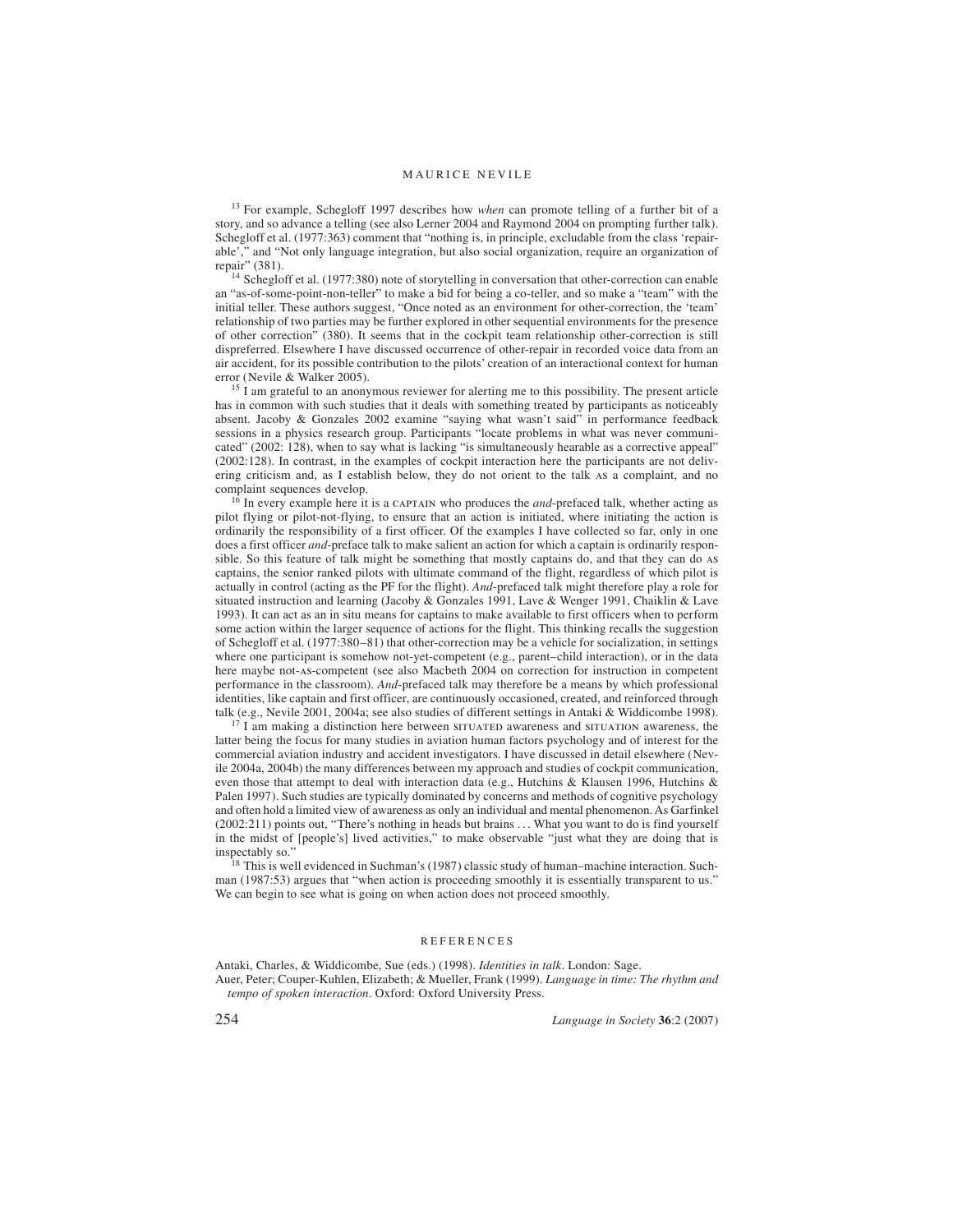Arminen, Ilkka (2005). *Institutional interaction: Studies of talk at work*. Aldershot, UK: Ashgate.

- BASI (Bureau of Air Safety Investigation, Australia) (1996). *Boeing 747-312 VH-INH, Sydney (Kingsford Smith) Airport, New South Wales, 19 October 1994. Investigation Report 9403038*. Department of Transport and Regional Development, Canberra, Australia.
- Button, Graham (ed.) (1993). *Technology in working order: Studies of work, interaction, and technology. London: Routledge.*<br> **non-** *nology. London: Routledge. and Regional Development, Canberra, Australia.*<br> *Rutton, Graham (ed.) (1993). Technology in working order: Studies of work, interaction, and technology. Lon*
- nology. London: Routledge.<br> **., & Lee, John R.E.** (eds.) (1987). Talk and social organization. Clevedon, UK: Multilingual Matters.<br>
Matters.<br> **., & Sharrock, Wes (1998). The organizational accountability of technological w**
- *Studies of Science* 28:73–102.
- Chaiklin, Seth, & Lave, Jean (eds.) (1993). *Understanding practice: Perspectives on activity and context*. Cambridge: Cambridge University Press.
- Collett, Peter (1989). Time and action. In D. Roger & P. Bull (eds.), *Conversation: An interdisciplinary perspective*, 218–37. Clevedon: Multilingual Matters.
- Drew, Paul, & Heritage, John (eds.) (1992). *Talk at work: Interaction in institutional settings*. Cambridge: Cambridge University Press.
- Duranti, Alessandro (2003). Language as culture in U.S. anthropology: Three paradigms. *Current Anthropology* 44:323– 47.
- Engeström, Yrjo, & Middleton, David (eds.) (1996). *Cognition and communication at work*. Cambridge: Cambridge University Press.
- Ford, Cecelia; Fox, Barbara; & Thompson, Sandra A. (eds.) (2002). *The language of turn and sequence*. Oxford: Oxford University Press.
- FSF (Flight Safety Foundation) (1996). Two engines separate from the right wing and result in loss of control and crash of Boeing 747 freighter. *Accident Prevention* 53(1):1–8. January.<br> *Guence.* Oxford: Oxford University Press.<br>
of control and crash of Boeing 747 freighter. *Accident Prevention* 53(1):1–8. January.<br>
- *Accident Prevention* 54(5):1–15.
- Garfinkel, Harold (2002). *Ethnomethodology's program: Working out Durkheim's aphorism*. A.W. Rawls (ed.). Lanham, MD: Rowan & Littlefield.
- Goffman, Erving (1971). *Relations in public: Microstudies of the public order*. London: Allen Lane/Penguin.
- Goodwin, Charles (1994). Professional vision. *American Anthropologist* 96:606–33.<br>
(1995). Seeing in depth. *Social Studies of Science* 25:237–74.<br>
(1996). Transparent vision. In Ochs, Schegloff, & Thompson (eds.), 370–40

- 
- \_(1996). Transparent vision. In Ochs, Schegloff, & Thompson (eds.), 370– 404. \_(2002). Time in action. *Current Anthropology* 43, Special Issue on Repertoires of Timekeeping in Anthropology:S19–S35.

\_, & Goodwin, Marjorie Harness (1996). Seeing as a situated activity: formulating planes. In Engeström & Middleton (eds.), 61–95.

- Goodwin, Marjorie Harness (1996). Informings and announcements in their environment: prosody within a multi-activity work setting. In Elizabeth Couper-Kuhlen & Margaret Selting (eds.) *Prosody in conversation: Interactional studies*, 436– 61. Cambridge: Cambridge University Press.
- Heath, Christian, & Luff, Paul (2000). *Technology in action*. Cambridge: Cambridge University Press.<br> **Cambridge:** Cambridge: Cambridge: Cambridge: Micholls, G. (1997). Animated texts: Selective renditions of news stories et al. (eds.), 63–86.
- Helmreich, Robert L. (1994). Anatomy of a system accident: The crash of Avianca Flight 052. *International Journal of Aviation Psychology* 4:265–84.
- Heritage, John (1984). A change-of-state token and aspects of its sequential placement. In J. M. Atkinson & John Heritage (eds.), *Structures of social action: Studies in conversation analysis*, 299–345. Cambridge: Cambridge: Cambridge: Cambridge University Press.<br>
299–345. Cambridge: Cambridge University Press.<br>
299–345. Cambridge: Cambridge University Press.<br>
299–345. Cambridge: Cambridge University Press.<br>
2002

299–345. Cambridge: Cambridge University Press.<br>
(1998). Oh-prefaced responses to inquiry, *Language in Society* 27:291–334.<br>
(2002). Oh-prefaced responses to assessments: A method of modifying agreement/dis-<br>
agreement. I

and-prefacing as a feature of question design. *Language in Society* 23:1–29.

Hutchins, Edwin, & Klausen, Tove (1996). Distributed cognition in an airline cockpit. In Engeström & Middleton (eds.), 15–34. and-prefacing as a feature of question design. Language in Society 23:1-29.<br>Hutchins, Edwin, & Klausen, Tove (1996). Distributed cognition in an airline cockpit. In Engeström & Middleton (eds.), 15–34.<br>
..., & Palen, L. (1

(eds.), 23– 40.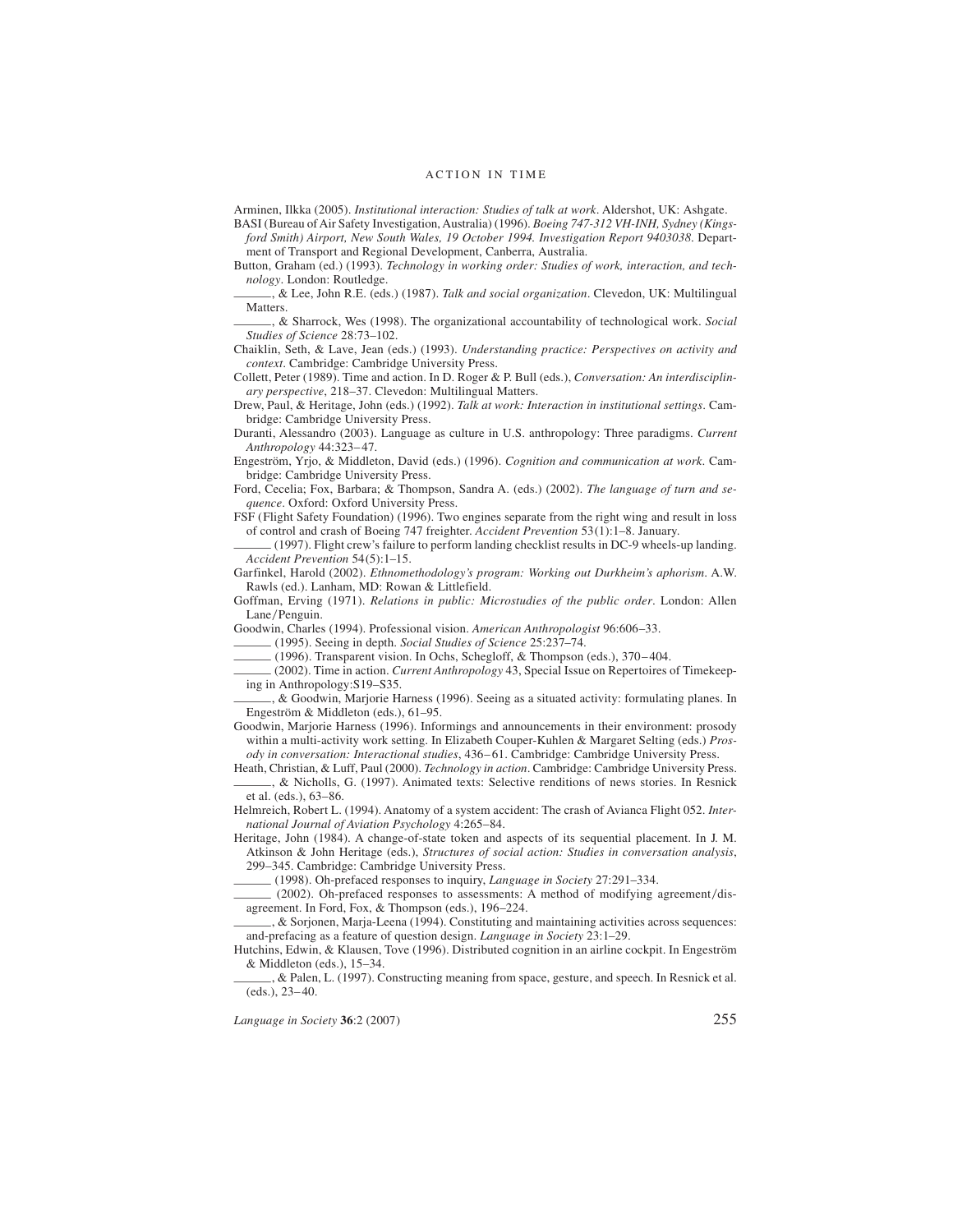Jacoby, Sally, & Gonzales, Patrick (1991). The constitution of expert-novice in scientific discourse. *Issues in Applied Linguistics* 2:149–81.

Jacoby, Sally, & Gonzales, Patrick (1991). The constitution of expert-novice in scientific discourse.<br> *Issues in Applied Linguistics* 2:149–81.<br>
(2002). Saying what wasn't said: Negative observation as a linguistic resou  $123 - 64$ 

*versation analysis: Studies from the first generation*, 13–31. Amsterdam & Philadelphia: John Benjamins.

- Keating, E. (1993). Correction/repair as a resource for co-construction of group competence. *Pragmatics* 3:411–23.
- Lave, Jean & Wenger, Etienne (1991). *Situated learning: Legitimate peripheral participation*. Cambridge: Cambridge University Press.
- Lerner, Gene H. (2004). On the place of linguistic resources in the organization of talk-in-interaction: Grammar as action in prompting a speaker to elaborate. *Research on Language and Social Interaction* 37:151–84.
- Local, J. (2004). Getting back to prior talk: *and-uh(m)* as a back connecting device. In Elizabeth Couper-Kuhlen & Cecelia Ford (eds.), *Sound patterns in interaction: Cross-linguistic studies of phonetics and prosody for conversation*, 377– 400. Amsterdam: John Benjamins.
- Luff, Paul, & Heath, Christian (1993). System use and social organisation: Observations on humancomputer interaction in an architectural practice. In G. Button (b. Benjamins. *Chonetical practice. In G. Button (ed.), 184–210.*<br>
Luff, Paul, & Heath, Christian (1993). System use and social organisation: Observations on

*on Language and Social Interaction* 35:337– 66.

Lynch, Michael; Livingston, Eric; & Garfinkel, Harold (1990 [1983]). Temporal order in laboratory work. In J. Coulter (ed.), *Ethnomethodological sociology*, 416– 49. Brookfield, VT: Edward Elgar.

- Macbeth, Douglas (2004). The relevance of repair for classroom correction. *Language in Society* 33:703–36.
- McHoul, Alec (2005). Aspects of *Aspects*: On Harvey Sacks's "missing" book, *Aspects of the sequential organization of conversation (1970). Human Studies 28:113–28.<br> AcHoul, Alec (2005). Aspects of <i>Aspects*: On Harvey Sacks's "missing" book, *Aspects of the sequential organization of conversation (1970). <i>Human S*

*methods*. London: Continuum.

Mazeland, Harrie, & Huiskes, M. (2001). Dutch 'but' as a sequential conjunction: its use as a resumption marker. In Selting & Couper-Kuhlen (eds.), 141-69.

Mondada, Lorenza (2003). Working with video: How surgeons produce video records of their tasks. *Visual Studies* 18:58–73.

Murphy, Keith M. (2005). Collaborative imagining: the interactive use of gestures, talk, and graphic representation in architectural practice. *Semiotica* 156:113– 45.

Murray, S.R. (1997). Deliberate decision making by aircraft pilots: A simple reminder to avoid decision making under panic. *International Journal of Aviation Psychology* 7:83–100.

Nevile, Maurice (2001). Understanding who's who in the airline cockpit: Pilots' pronominal choices and cockpit roles. In McHoul & Rapley (eds.), 57–71.<br>
cision making under participate participate and *Loural of Aviation Psychology* 7:83–100.<br>
Nevile, Maurice (2001). Understanding who's who in the airline cockpit: Pilot

Ashgate. and cockpit roles. In McHoul & Rapley (eds.), 57–71.<br>
(2004a). *Beyond the black box: Talk-in-interaction in the airline cockpit*. Aldershot, UK:<br>
Ashgate.<br>
(2004b). Integrity in the airline cockpit: Embodying claims about

an approach briefing. *Research on Language and Social Interaction* 37:447–80. \_(2005a). 'Checklist complete.' Or is it? Closing a task in the airline cockpit. *Australian*

an approach briefing. Research on Language and Social Interaction 37:447–80.<br>
(2005a). 'Checklist complete.' Or is it? Closing a task in the airline cockpit. Australian<br>
Review of Applied Linguistics 28(2):60–76.<br>
(2005b). *course analysis*, 32–44. London & New York: Routledge. <br>and an airliner. In S. Norris & R. Jones (eds.), *Discourse in action: Introducing mediated dis-*<br>*course analysis*, 32–44. London & New York: Routledge.<br>(2006). Mak

*Studies* 8:279–302. External and antitive analysis, 32–44. London & New York: Routledge.<br>
(2006). Making sequentiality salient: *And*-prefacing in the talk of airline pilots. *Discourse*<br> *Studies* 8:279–302.<br>
(in press). Talking without over

*Talk.* (2006). Making sequentially salicit. And-prefacing in the talk of all the plots. Discourse Studies 8:279–302.<br> *Talk.*<br> **Talk.** (in press). Talking without overlap in the airline cockpit: Precision timing at work.

and analyse recorded voice data. *Human Factors and Aerospace Safety* 5(2):109–35.